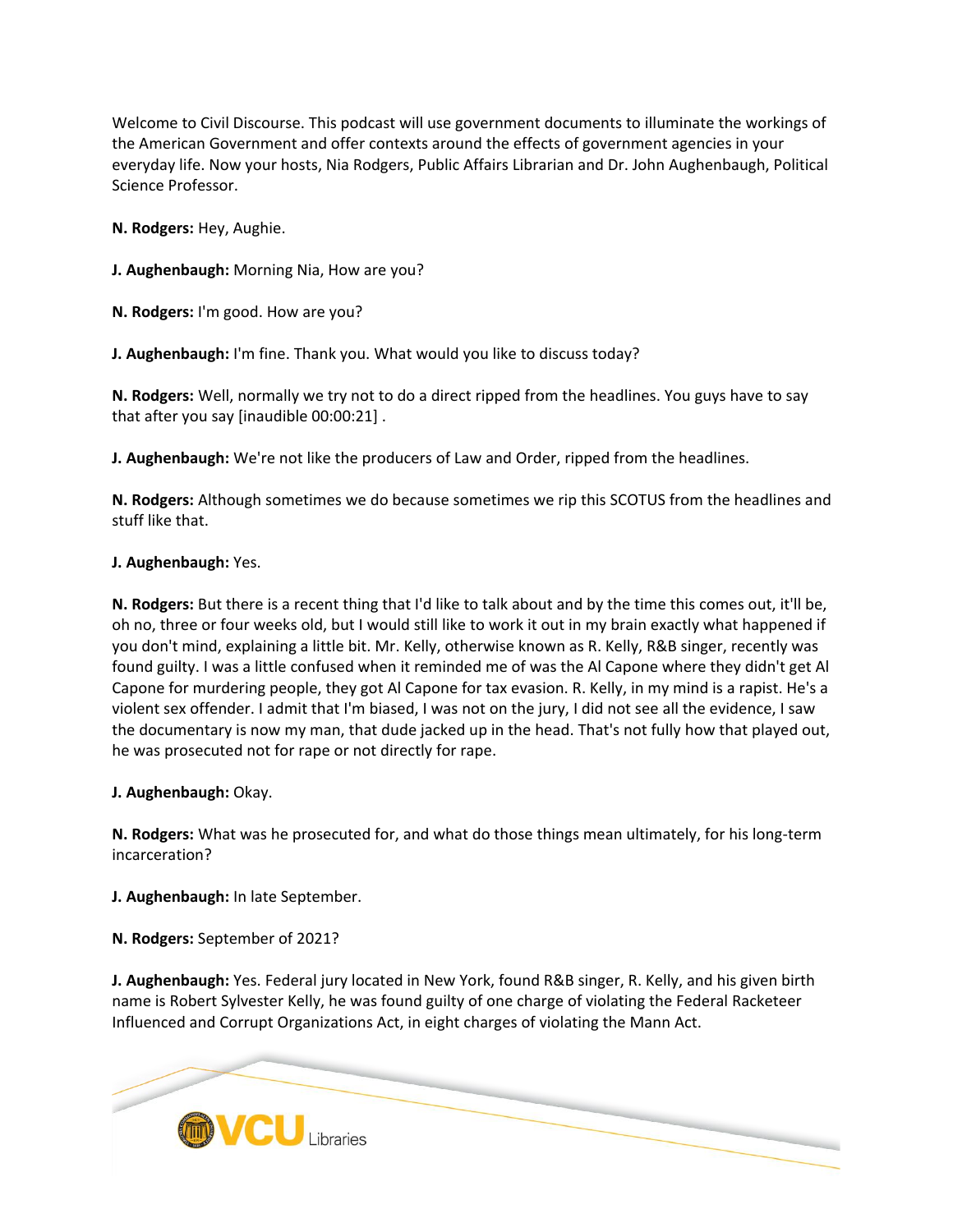**N. Rodgers:** The first one is called Rico, for short.

**J. Aughenbaugh:** Yeah.

**N. Rodgers:** Because the government loves an acronym. In fact, I think sometimes they name things intentionally to get the acronym. They come up with an acronym and they say, "Okay, now let's work out the words."

**J. Aughenbaugh:** Yeah, because think about, for instance, you and I are very familiar with the USA Patriot Act.

**N. Rodgers:** Right. Patriot actually stands for stuff.

**J. Aughenbaugh:** Yeah. Basically all the letters in patriot refer to items.

**N. Rodgers:** It's an acrostic where when you write it out, word for word, down the side it goes USA Patriot.

**J. Aughenbaugh:** In the USA Patriot Act, for listeners who don't know was passed post 911, and it's the federal law that impact graded the Department of Homeland Security and was the foundation of the US federal government's global war on terrorism. But the RICO Act or statute is the offense that you referenced a few moments go, where it's probably going to lead to R. Kelly receiving a significant jail sentence, but there were other criminal offenses that he was charged with per the Mann Act. I'm going to go ahead and briefly discuss the Mann Act, and then we'll get to the RICO statute. Because the RICO statute is actually somehow controversial, at least as far as criminal defense attorneys are concerned.

**N. Rodgers:** Wait. Sorry. Can I interrupt you briefly and say this is a double jeopardy. Because while R. Kelly was tried earlier, he was tried under different charges.

**J. Aughenbaugh:** Yes.

**N. Rodgers:** He was found not guilty.

**J. Aughenbaugh:** Yeah, in previous trials, but also listeners know this. Even though he's found guilty by a federal jury, his also facing charges for violating other federal laws and other state laws.

**N. Rodgers:** Yeah, he's got several more cases ahead of him. He's not done.

**J. Aughenbaugh:** Yeah, he's not done.

**N. Rodgers:** But people will point to earlier non guilty verdicts and say, "How come he is being charged again?" Well, he was charged for different crimes this time.

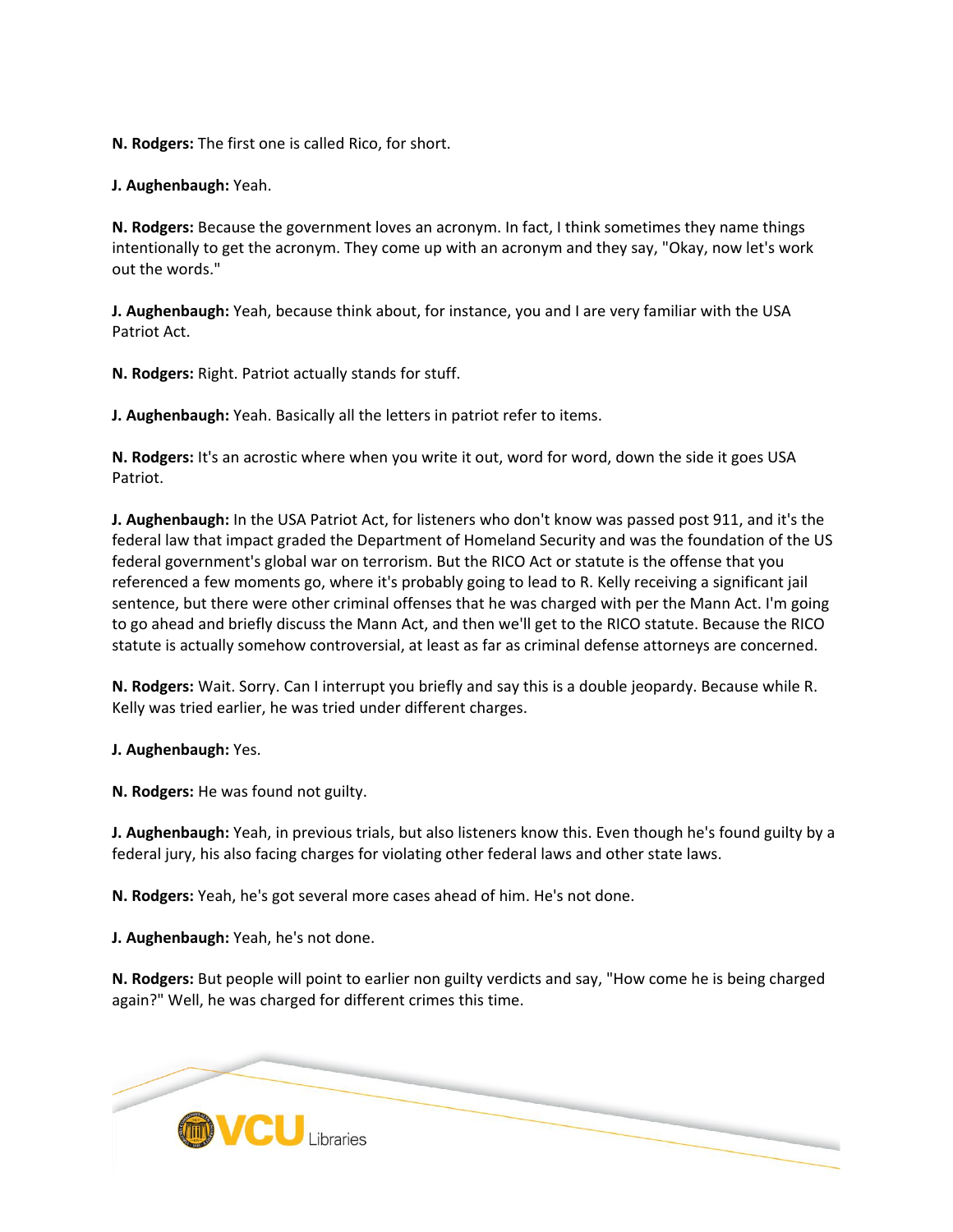**J. Aughenbaugh:** It's right. He was found guilty of eight offenses under the Federal Mann Act. M-A-N-N Act, and that's actually not an acronym. It was actually named for the Illinois congressperson James Man, who wrote the law. The Mann Act was passed in 1910, and it criminalizes the transportation of, "Any woman or girl for the purposes of prostitution or debauchery or for any other immoral purpose."

**N. Rodgers:** Interesting woman or girl?

**J. Aughenbaugh:** Yeah.

**N. Rodgers:** Although R Kelly, I think was also accused of, that there were boys involved.

**J. Aughenbaugh:** Yes.

**N. Rodgers:** Occasionally.

**J. Aughenbaugh:** In the Mann Act when he was subsequently reauthorized, Nia, actually included.

**N. Rodgers:** So when it was written, it was written about women, but then eventually as a society progressed.

**J. Aughenbaugh:** Yes.

**N. Rodgers:** It was also realized that you could do that with boys and men.

**J. Aughenbaugh:** Men, that's right. Basically the purpose of the law was to stop interstate prostitution and sex trafficking.

**N. Rodgers:** Wait. Let me guess. Somehow the Commerce Clause was involved in this.

**J. Aughenbaugh:** Yes.

**N. Rodgers:** Because as we know, the government needs the Commerce Clause for breakfast every morning, and includes it as a piece of fruit every day, in it's work.

**J. Aughenbaugh:** Yes, because as we've discussed previously, Nia, the federal government doesn't have police power.

**N. Rodgers:** Right.

**J. Aughenbaugh:** If you look at the US constitution, unlike state governments, which historically have regulated individual behavior for public health and safety, the federal government doesn't have that authority, so how can the federal government has criminal statutes?

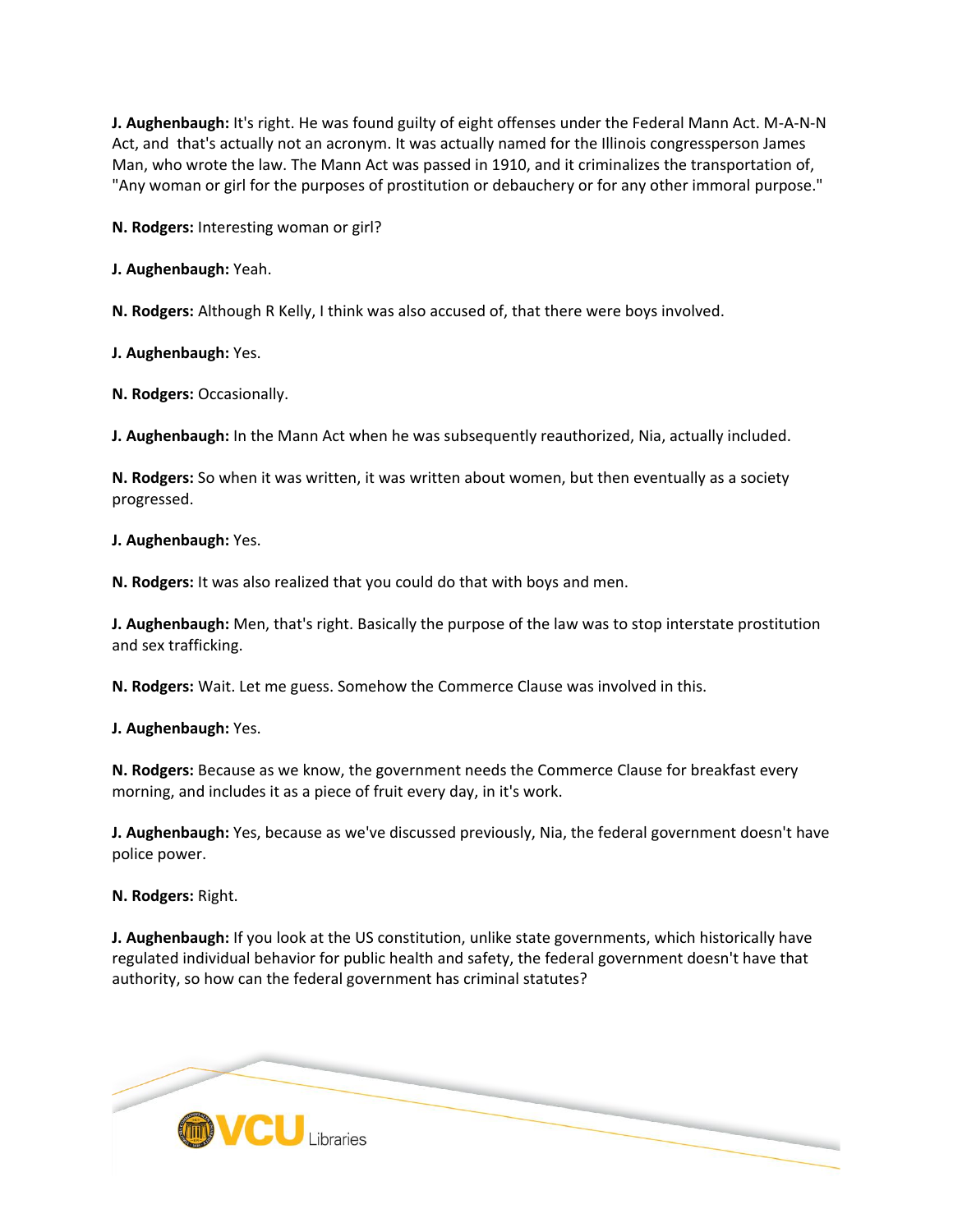**N. Rodgers:** The federal government doesn't care about your health and safety, they care about your money.

**J. Aughenbaugh:** If the federal government can go ahead and tie individual behavior that may cross state lines or have a substantial impact on the nation's economy, then they can regulate it, i.e., make it criminals.

**N. Rodgers:** They did that through the Commerce Clause. By the way, I was kidding, they do care about your health and safety, and that's the whole point of HHS and EPA and a lot of other agencies. I was being flipped.

**J. Aughenbaugh:** But within your flippancy, you highlight something that many Americans just don't understand, even after living in a pandemic, because you've heard it, I've heard it, you see newspaper accounts about this all the time Nia. Why doesn't the federal government just mandate behavior that would reduce the incidence of COVID-19.

**N. Rodgers:** Because it does not have the constitutional authority to do that.

**J. Aughenbaugh:** Only to do so.

**N. Rodgers:** It's a good thing. We don't want a federal government that can override the states, because the ideal with government to me is that you have it at the local lowest possible level. I don't want the federal government fixing the streets enrichment, I want Mayor Stoney to fix the streets enrichment, because he knows which streets needs to be fixed first, he knows which could travel the most. Once he would go out through a federal bureaucracy, you would lose all of that nuance.

**J. Aughenbaugh:** Lose all that nuance, lose the response to this to the citizens who actually live in the city of Richmond.

### **N. Rodgers:** Exactly.

**J. Aughenbaugh:** In the trade-offs, we've seen this during the pandemic. But with the Mann Act, the basic idea was, as we move into the 20th century, Congress responded to a public policy problem, which was, you had recent immigrants to the United States, who didn't have jobs, didn't know the language, may not have had homes, and they were easy prey for sex traffickers.

**N. Rodgers:** Yeah. Come here and work on my farm, oh turns out I'm going to sell you into prostitution instead.

**J. Aughenbaugh:** That's right. That was the purpose of the Mann Act. Those were the primary offenses that he was charged and eventually convicted up.

**N. Rodgers:** When he took them over state lines, that became a federal crime.

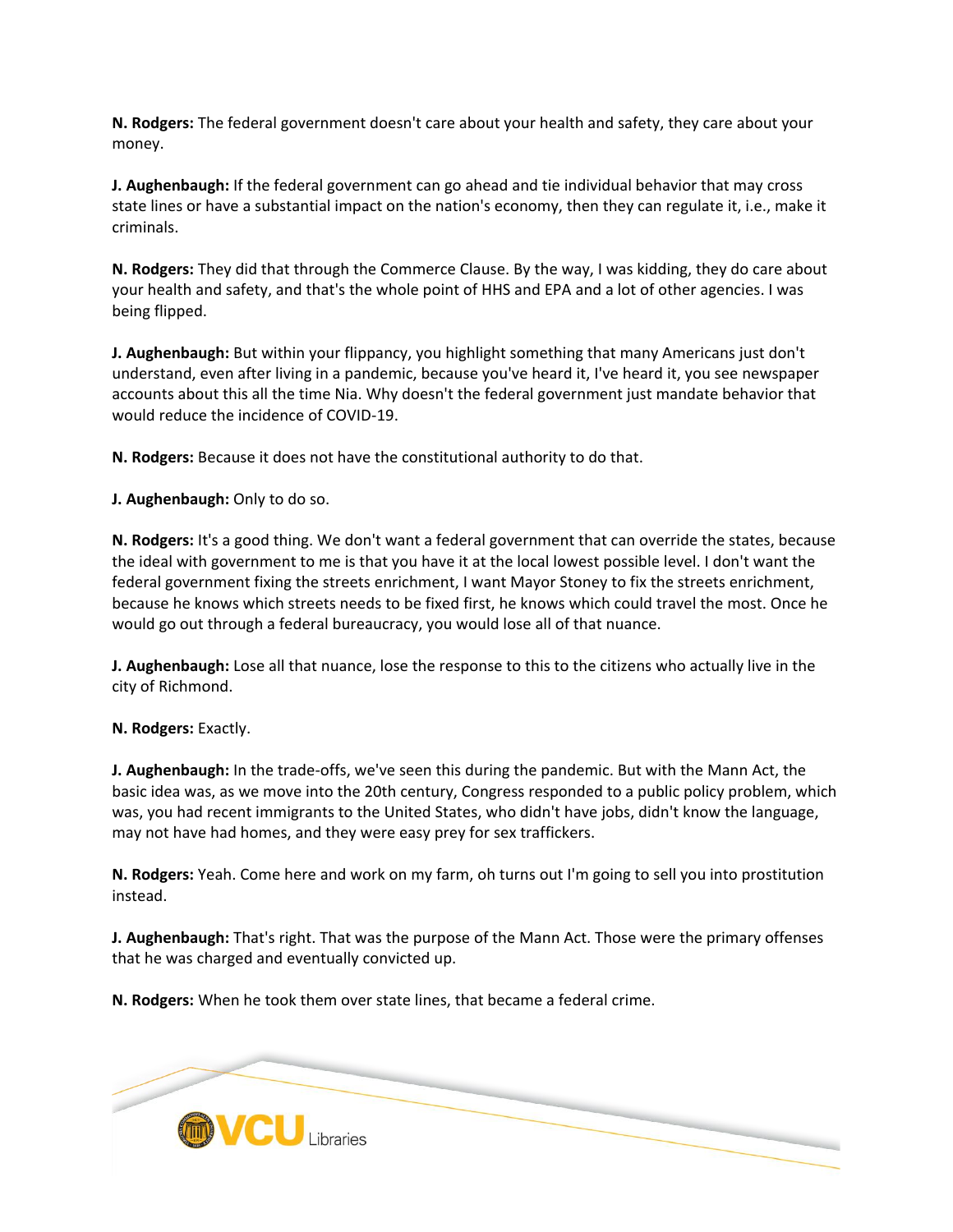**J. Aughenbaugh:** That became the federal crime, because the allegations that were made was that for over 30 years, R. Kelly and his subordinates within his large organization, at one point he was probably the best selling R&B singer in the United States, and for that matter, around the world.

**N. Rodgers:** Right.

**J. Aughenbaugh:** Okay.

**N. Rodgers:** He had a lot of people around him.

**J. Aughenbaugh:** Yeah. He had a lot of pimps.

**N. Rodgers:** His squad was large.

**J. Aughenbaugh:** Yes, his entourage was large. They basically did his bidding and according to the federal government, and the jury actually agreed, what his subordinates oftentimes did for him was recruit minor girls and boys, transported them across state lines, use them for sex, and in some cases controlled their lives, which lead to various kidnapping charges. But the thing that tied it all together was the RICO Act. This is a federal law that was passed in 1970. Its original purpose, Nia, was to target mafia organizations.

**N. Rodgers:** I was going to say I tie this in my brain to the mafia.

**J. Aughenbaugh:** Yes. Basically, this is the way RICO works. We're going to give a hypothetical. Let's just say, for instance, I am a mob boss, and my organization has various, if you will, businesses. I have a prostitution business. I have a gambling business. I have a loan shark business. I have an extortion business. Then I might have for good measure because I want to enforce various, if you will, behavioral norms, I have an enforcement business.

**N. Rodgers:** Friendly gentleman, who come around and visit you and tell you to knock stuff off.

**J. Aughenbaugh:** You're a little bit late, pay back your loan. They will come by and encourage you to repay. You don't pay, my various pimps who are running my prostitutes, they will come to your house and encourage you to pay what you owe.

**N. Rodgers:** You gamble in my gambling establishment, and you don't make it on your debts, they're going to come around, give you your knees a little bit of loving attention.

**J. Aughenbaugh:** That's right.

**N. Rodgers:** With a baseball bat encouraging you to pay. They're unlikely to kill you because then you definitely can't pay.

**J. Aughenbaugh:** That's right.

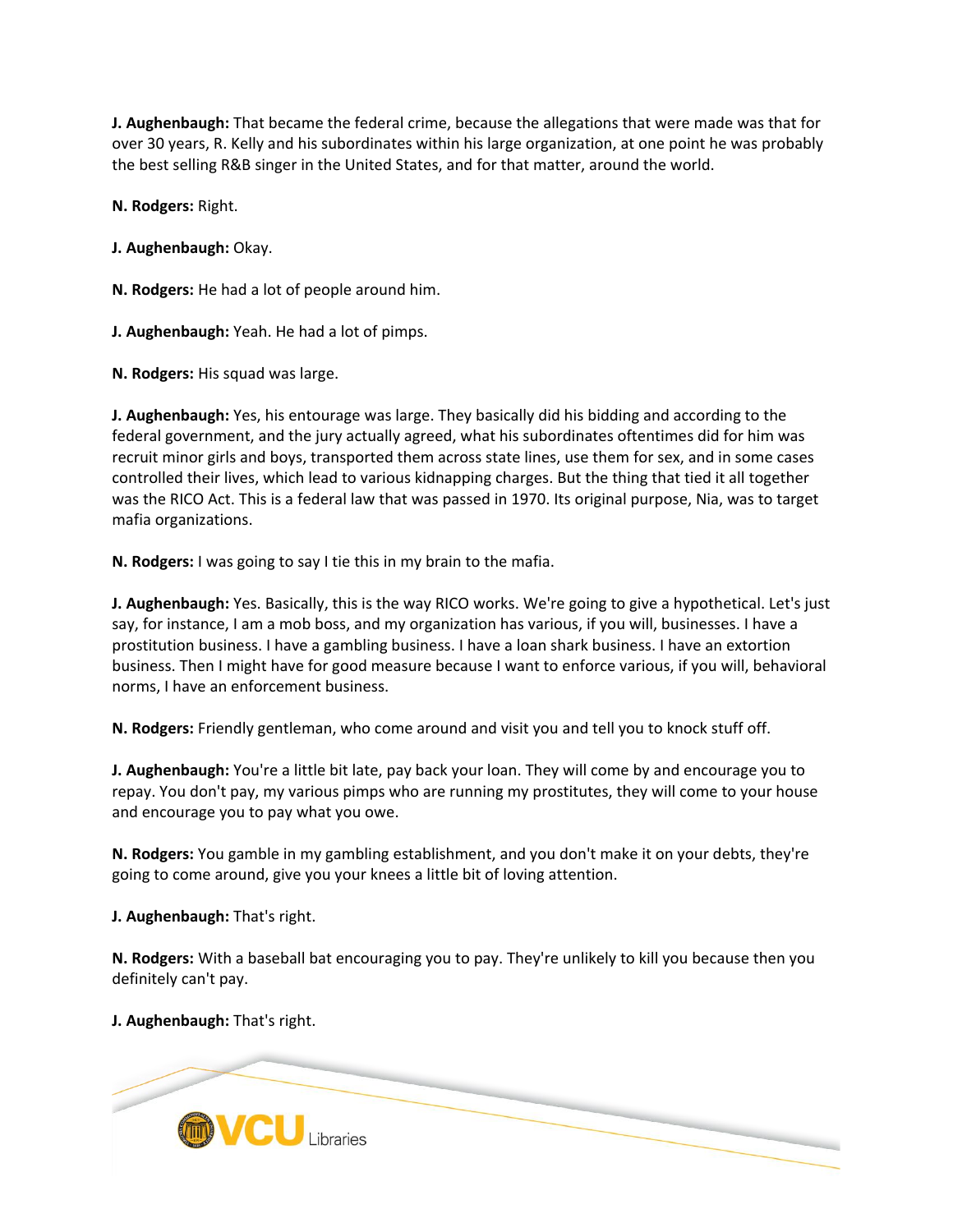**N. Rodgers:** They didn't just randomly kill people. Beating you up is a whole different thing than killing you. Because if they kill you, they never get the money. Otherwise, if they scare you, they can get the money.

**J. Aughenbaugh:** That's right. However, if let's say there are competitors.

**N. Rodgers:** They might have to go.

**J. Aughenbaugh:** They may have to go because if you will, cutting in to my market share, this isn't legitimate businesses that complaint to the federal government. Then what I'm doing is violating federal antitrust laws. With the Justice Department, pretty please investigate this.

**N. Rodgers:** Look into this. That's right. No. This is when they feed you for a pair of snatch shoes and drop you into the river.

**J. Aughenbaugh:** The racketeering or the RICO charge basically goes ahead and says, I, as the mob boss, control the organization that is engaged in corrupt activities.

**N. Rodgers:** It's only for a certain level in the organization.

**J. Aughenbaugh:** Yes. Because how mob bosses frequently avoided prosecution before the RICO statute was their subordinates would get arrested.

**N. Rodgers:** Right, and go to jail. You're the person who actually broke the guy's knees. You're going to jail, and he'd go to jail for three years, and they take care of his family while he was in jail.

**J. Aughenbaugh:** That's right. Subordinates and mob organizations were well-known for not snitching on their superiors.

**N. Rodgers:** Right. In part, because they take care of your family, but also in part because they can end you if you do that.

**J. Aughenbaugh:** That's right. How do we get around this, if you will, transparency wall in organizations? How do we go ahead and skip over some of the ladders in the hierarchy of a criminal enterprise? What you do is you pass a law that basically allows prosecutors to demonstrate that one business or one family was actually in charge of all of these activities and that they were pulling the strings and that the act of pulling the strings or running this multi-subsidiary business is in and of itself a criminal act. Because without that organization, then the business enterprise would fail.

**N. Rodgers:** Or will be very small.

**J. Aughenbaugh:** Yes.

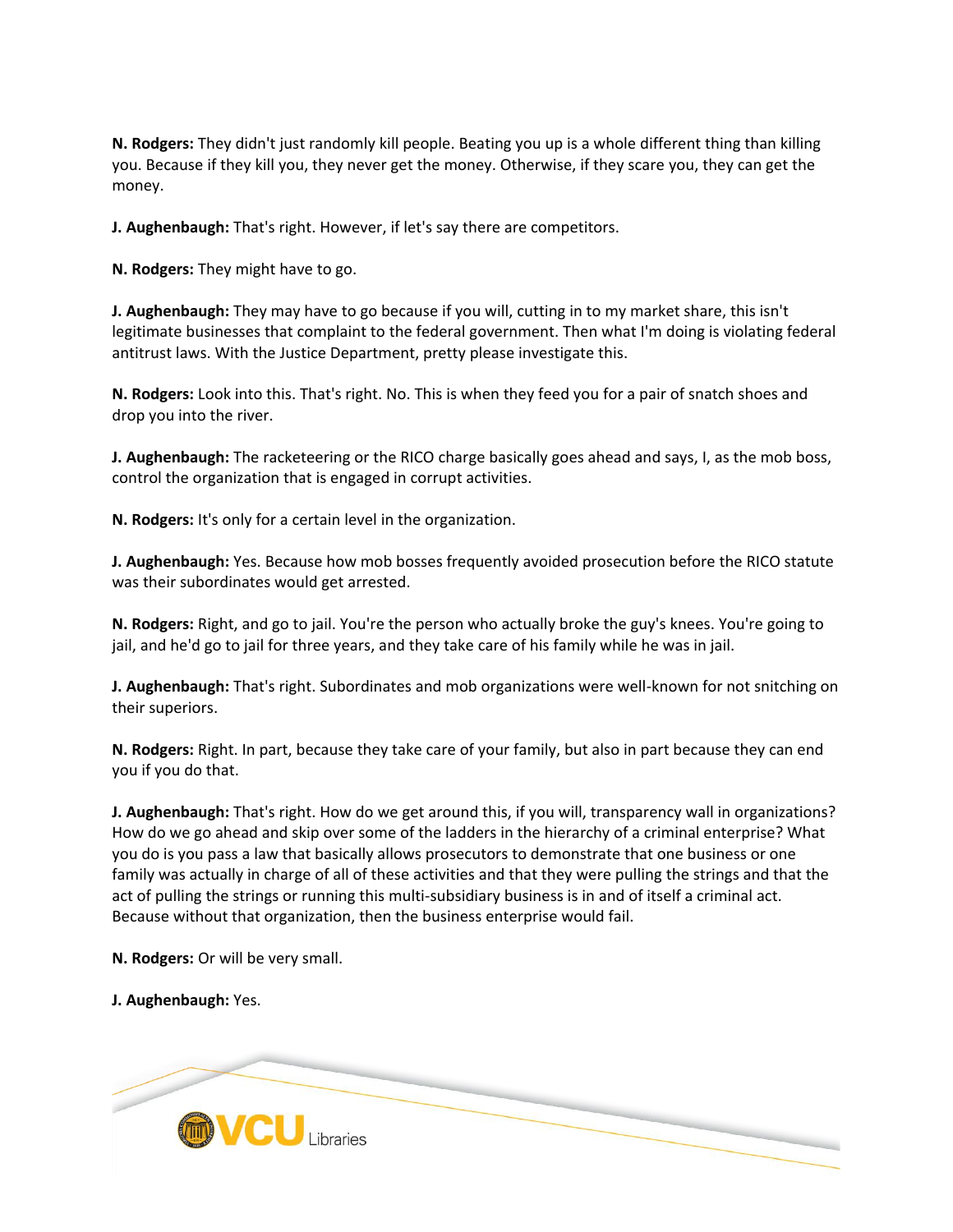**N. Rodgers:** It basically tries to limit the size that an organization because people are going to commit criminal activities. But if you can limit the size of that criminal activity by saying no, you have a whole organization here in which you make thousands to millions of dollars and there's a hierarchy, there's a plan. That's when you're talking about basically an illegal business. It's as if somebody set up a business but didn't follow any regulations whatsoever.

**J. Aughenbaugh:** You talked about one of the key aspects of the RICO Act in one of your more recent comments, the money. RICO allows prosecutors to seize assets before the trial. Because again, this was another feature of organized crime, mafias.

**N. Rodgers:** That you would hide the assets immediately.

**J. Aughenbaugh:** That's right. Even if the subordinates got arrested, even if your criminal enterprise took a hit, you would have already squirreled away a whole bunch of money. Your reference to, for instance, Al Capone and how the Fed's end up arresting him and getting a conviction for tax evasion is part of the reason why you get the RICO statute. Because Al Capone never paid taxes because that's another part of the criminal enterprise, tax avoidance. So many of these businesses and organized crime were cash transaction-laden.

**N. Rodgers:** Which makes sense because if you were suddenly paying lots of money, the government say, where are you getting that money? Then you'd have to say, I'm getting it through illegal activities, and then they would say, no, you can't do that. I mean it's a catch-22, you can't pay taxes on illegally gotten gains so now you're guilty of not paying taxes on gains.

**J. Aughenbaugh:** Also, to think about this, Nia, consumers of these businesses don't want a record.

**N. Rodgers:** Yeah. Here take my credit card for my prostitution. For my night out. [inaudible 00:20:21] your spouse sees it or your parents see it or your friends see it or something, it comes out.

**J. Aughenbaugh:** Your employer sees it. You raid your kid's college fund and your significant other is, what happened at the \$25,000 for Susie's College? But that was the thing about RICO, right?

**N. Rodgers:** If they freeze your assets, then it becomes harder for you to pay for a lawyer. It becomes harder for you to maneuver.

**J. Aughenbaugh:** You can't pay off subordinates to keep silent. You can't skip jurisdiction, because your assets are frozen.

**N. Rodgers:** There's no leaving the country unless you do it in a row-boat.

**J. Aughenbaugh:** Your business takes a hit because again, your assets are frozen.

**N. Rodgers:** Cash flow. You don't have any cash flow.

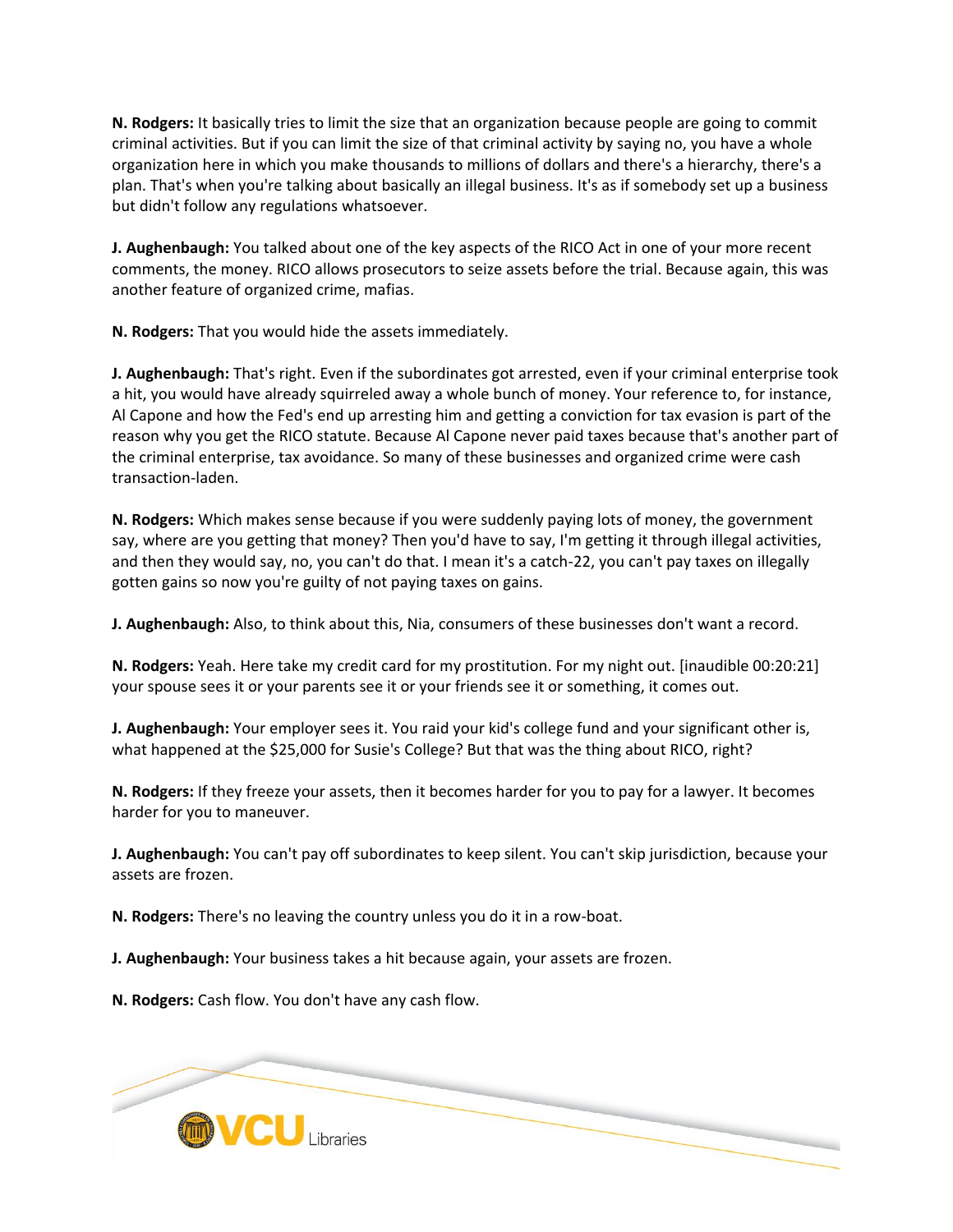**J. Aughenbaugh:** Yes. Again, these are businesses that require constant infusion of cash for the, if you will, services or goods of the underlying businesses to continue to operate.

**N. Rodgers:** Right.

**J. Aughenbaugh:** Okay.

**N. Rodgers:** Did they do that to R. Kelly. Did they freeze his assets?

**J. Aughenbaugh:** Yes, they did.

**N. Rodgers:** Does that mean things like royalties on his music got frozen?

**J. Aughenbaugh:** Yeah.

**N. Rodgers:** Because that would be part of his assets, right?

**J. Aughenbaugh:** Yeah. One of the pretrial motions his lawyers filed in this case was to unfreeze enough assets to pay his legal bills.

**N. Rodgers:** The lawyers with their interests in the money.

**J. Aughenbaugh:** I mean, this is one of the complaints not only by criminal defense attorneys, but also civil libertarians. Because RICO in the hands of an overzealous prosecutor.

**N. Rodgers:** Can you imagine if Robert Kennedy had had the RICO Act?

**J. Aughenbaugh:** He could have went after a lot of mafia families. By the way, he could have also went after a number of labor unions who were mobbed up. That was one of the complaints that the Kennedy Justice Department made, which was labor unions were enforcing them. Discipline and compliance within their ranks because they had gotten in bed with the mob.

**N. Rodgers:** Well, in Hoffa and the whole of that. But I'm just thinking, wow. I don't know that one would term Robert Kennedy overzealous, but he was certainly zealous. Well, it came to these organizations. I can see where somebody would freeze something so much that you couldn't even put up a good defense. We're entitled in this country to a good defense. You are considered innocent until you're proven guilty. You are allowed to have the best defense possible. In fact, there can be mistrials if you don't have a good defense, if somebody is not able to defend you properly. I can see the argument that they're making. The defense attorneys are making saying, well, we need money for experts, we need money for reports and labs and things like that. We need to be able to fund that in order to defend the client properly.

**J. Aughenbaugh:** There's two points here. One is, many Americans struggle with this. We have a legal system that is adversarial. The assumption is, your good attorney will be able to go ahead and contest

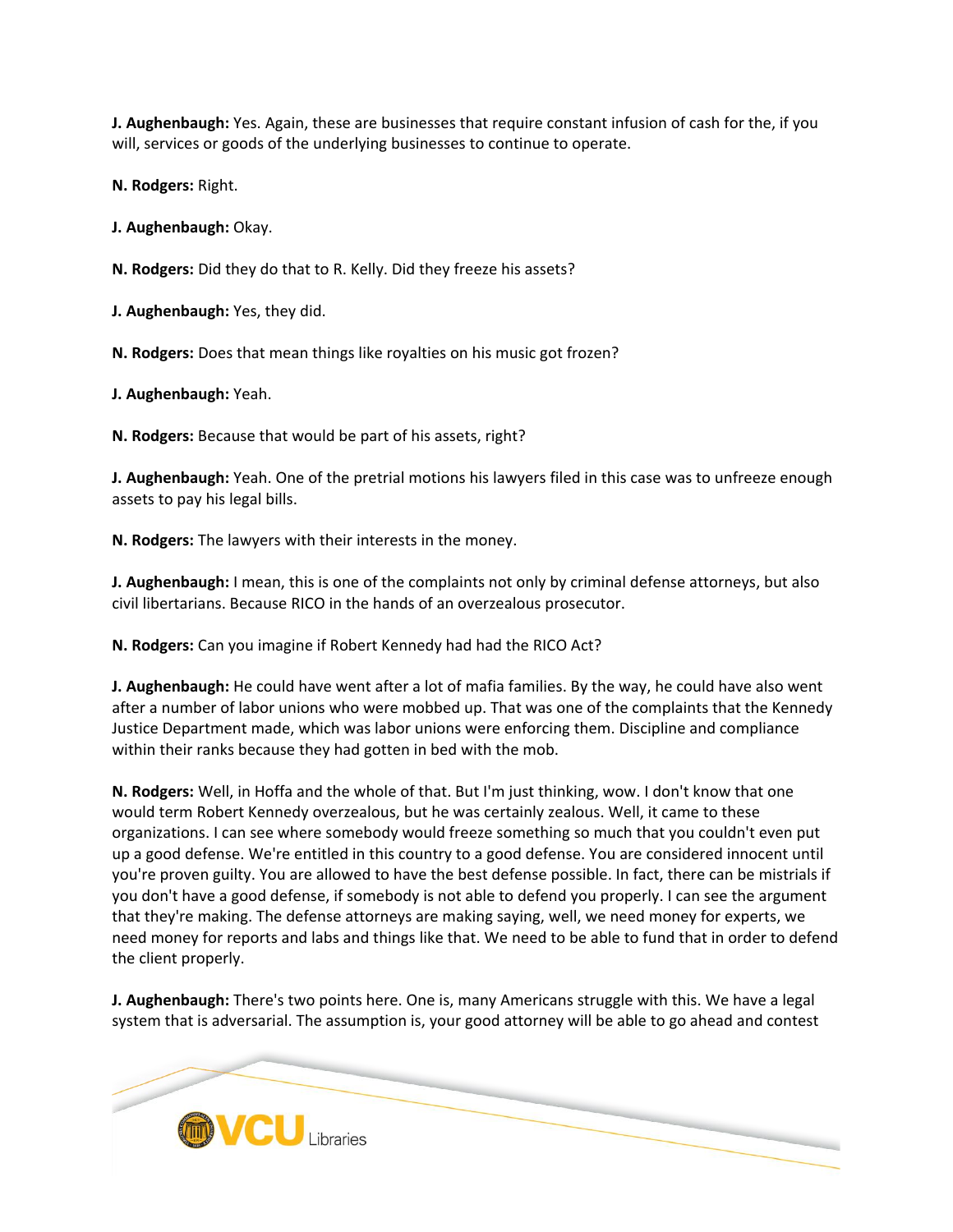what a good attorney hired by the state in a presentation of facts and evidence. To your point, that's one of the reasons why, we're supposed to have good legal counsel for those accused of crime. But the second point, and this goes beyond just defense attorneys. Many civil libertarians have a problem with asset forfeiture done by the government. This happens not only with RICO trials.

**N. Rodgers:** That's true. It could be in the hands of a very zealous person, a money-making venture for the government.

**J. Aughenbaugh:** That's right. You know where the police pull you over and in your car you have a briefcase that contains \$15,000 your life savings. Now the assumption of maybe police officers.

**N. Rodgers:** What the heck are you carrying around \$15,000 for?

**J. Aughenbaugh:** Yeah. In their experience, anybody that's carrying around \$15,000 worth of cash is more than likely engaged in a criminal act enterprise.

**N. Rodgers:** Has either sold drugs or is just about to buy some.

**J. Aughenbaugh:** Or guns or whatever the case may be. They will seize the assets. Now, they may even seize your car while your break keys was held. Because it is in furtherance of a criminal enterprise. Even if the charges get dropped. In some jurisdictions in this country, the burden is on the individual to show that the cash in the car should be returned.

**N. Rodgers:** Yeah, that's been [inaudible 00:26:23] . I'm not for that. I understand why they want to be able to freeze your assets because super-rich people will jump the country. Let me just put out my personal opinion here and please listeners, it's my personal opinion because he was found not guilty. But I believe OJ Simpson was found not guilty because he had an exceptional legal team which he could afford to hire and pay to keep him out of jail for, I believe, killing his ex-wife and her friend. There is something to be said for there's a different kinds of law for people with assets then there is for people with no assets. I assumed that what RICO is trying to do is even that playing field at least somewhat and say, this should not be about money, this should be about guilt or innocence.

**J. Aughenbaugh:** This is a federal law that learn valuable lessons over decades of trying to prosecute organized crime figures. From connecting the dots, if you will, between criminal activities that are actually part of a single organization. To the fact that organized crime figures would make a whole bunch of money. As you just pointed out, Nia, then we're able to go ahead and game the system so that the system never touched them, right?

**N. Rodgers:** Yeah. Is part of this also leverage that the government uses to get people to plea? Wait, let me step back and say just as a side note, I believe that, what is it, something like 94 percent of our cases end up in plea deals because both sides would prefer not to go to court. It's expensive for everybody to go to court. It's time consuming and there's the potential of losing on both sides. It's in interest of everyone to come to some agreement, a plea deal.

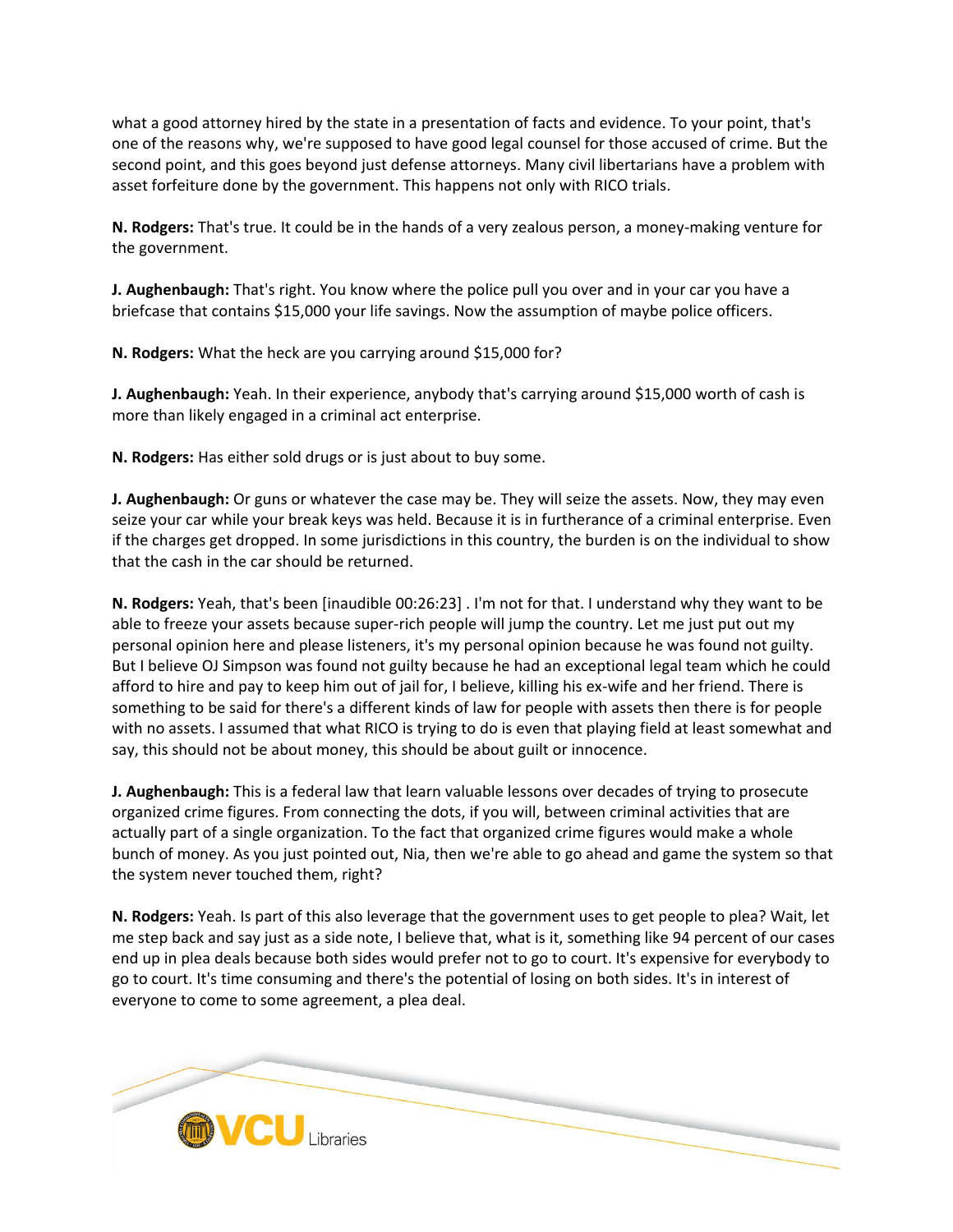**J. Aughenbaugh:** Plea bargain. The most recent statistics I've seen needed to that point, is well over 90 percent of all criminal charges in the United States are plead out.

**N. Rodgers:** That just tells you how crazy is because our court system is already-

**J. Aughenbaugh:** Overburdened.

**N. Rodgers:** Extremely long time between the time your indicted for something in the time you go on trial. Look at Elizabeth Holmes was two years before she came up with the Theranos trial that's going on now. Maybe over by the time you hear this. But anyway, I can't imagine if there were 90 percent more cases, holy cow. I understand the police system, but I also understand that it disadvantages a lot of people because they don't have money and they don't have good advice. Someone says to them, you know what, I'm going to let you off with time served, but a fine of blah, blah, blah. You have home probation for a year. But now you have this conviction on your record. It takes you two or three years to realize you're not going to get a job in the field that you want because you have a conviction on your record or whatever, right?

**J. Aughenbaugh:** Yeah, there are a lot of negatives to the American over-emphasis on plea bargains. It creates, for instance, Nia perverse incentives for prosecutors to overcharge people.

**N. Rodgers:** They can go down to a charge if they actually think they could win or like.

**J. Aughenbaugh:** Yes. They overcharge too. If you will increase the pressure on a person, on an individual, and then they will plead down to a lesser charge or remove certain charges to get a plea bargain. Then you have, for instance, the fact that as you just pointed out, those without good legal counsel frequently make bad decisions in regards to plea bargains. They don't understand the system. Plea bargains, according to some scholarship I've read, tend to have a greater impact on poor people and people of color.

**N. Rodgers:** Do you think they offered R. Kelly a deal? Or do you think that in this case they didn't because they were interested in-

**J. Aughenbaugh:** From what I read, a deal was offered. But his attorneys claimed before the trial and after the trial, that almost all of the victims in this case misinterpreted their actual relationship with R. Kelly, that they were willing participants, and that the jury was basically hoodwinked by the prosecutor into viewing R. Kelly's lifestyle as being bad. Yes.

**N. Rodgers:** Listeners cannot see my face, but Aughen can see my face and he can see the disbelief in my face. Skepticism. That's excellent. That's exactly the word.

**J. Aughenbaugh:** The skepticism on Nia's face about the argument made by R. Kelly's attorneys. Is noticeable, it's palpable.

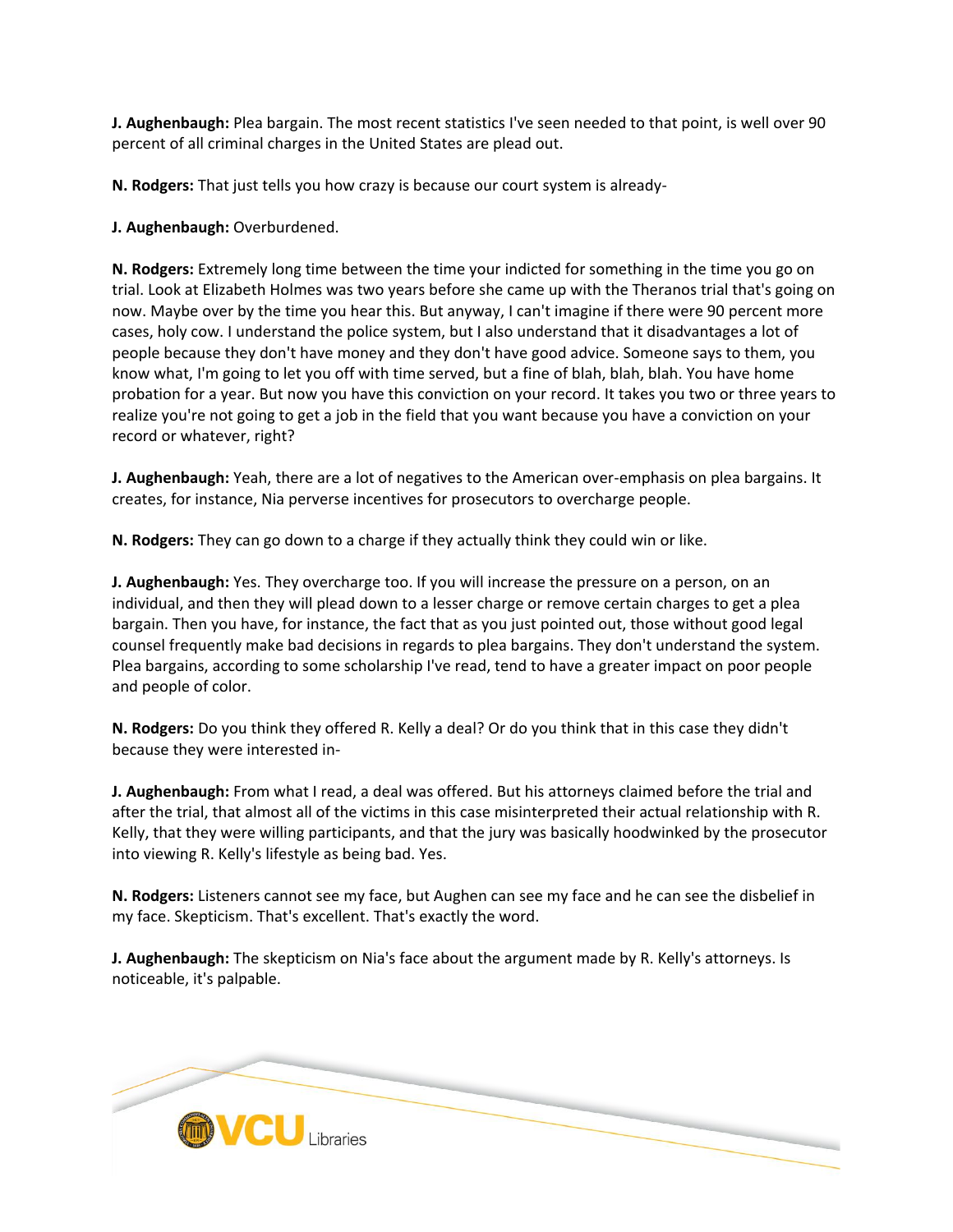**N. Rodgers:** Yeah. I have a similar thing when people suggests that Michael Jackson sleeping in beds with children into his adult years was normal. Not really. People you're not related to, like no, that's weird. The jury agreed with me and so I don't have to say allegedly, because R. Kelly's lawyers cannot sue me and even if they did, I don't have anything, so there's nothing for them to get. But it does bring out the question of that idea of if they seize your assets, it pushes you more likely into a deal. If you can make a deal.

# **J. Aughenbaugh:** Yes.

**N. Rodgers:** Because you don't have money, you don't have cashflow for anything.

**J. Aughenbaugh:** This is another reason why criminal defense attorneys don't like the RICO statute because frequently what prosecutors will do is charge a whole bunch of people in a criminal organization under RICO. It's the subordinates who all of a sudden have their assets frozen, who are more likely to go ahead and turn.

**N. Rodgers:** Because they have less squirreled away, they have fewer options. I see. What are the damages? Now, let me back up and say, RICO allows for clearly jail time. But is he also going to have to pay? Is there a financial component to RICO?

**J. Aughenbaugh:** Yes. Both for criminal cases and then any subsequent civil lawsuits that the victims may want to bring against R. Kelly. The RICO statute allows for triple damages.

**N. Rodgers:** But I mean, right now does R. Kelly owe money to the federal government or the State of New York or wherever it is that he was tried under this statute.

**J. Aughenbaugh:** I'll give you an example. Let's say R. Kelly had a particular young person transported across state lines and then he forced them into prostitution. The prosecutor then can go ahead and make a claim in front of the judge that R. Kelly's enterprise made this amount of money on this person and for a RICO, R. Kelly as part of his punishment, would have to pay a fine that is triple the amount of money he may have made on that offense, or on his prostitution enterprise. Or remember my hypothetical of a few moments ago, if I was pulling in every year, a quarter of a million dollars on loan sharking and federal prosecutor is able to convince a jury to find me impart guilty of loan sharking and they show evidence that I did loan sharking for 10 years and in those 10 years, I made a million dollars, the prosecutor then could go ahead and ask the judge.

**N. Rodgers:** For eight million.

**J. Aughenbaugh:** Yes. To force me to pay a fine of \$7.5 million.

**N. Rodgers:** Wow.

**J. Aughenbaugh:** Now, more than likely that the prosecutor won't but the prosecutor then uses that as leverage in regards to the punishment that is requested of a jury or a judge.

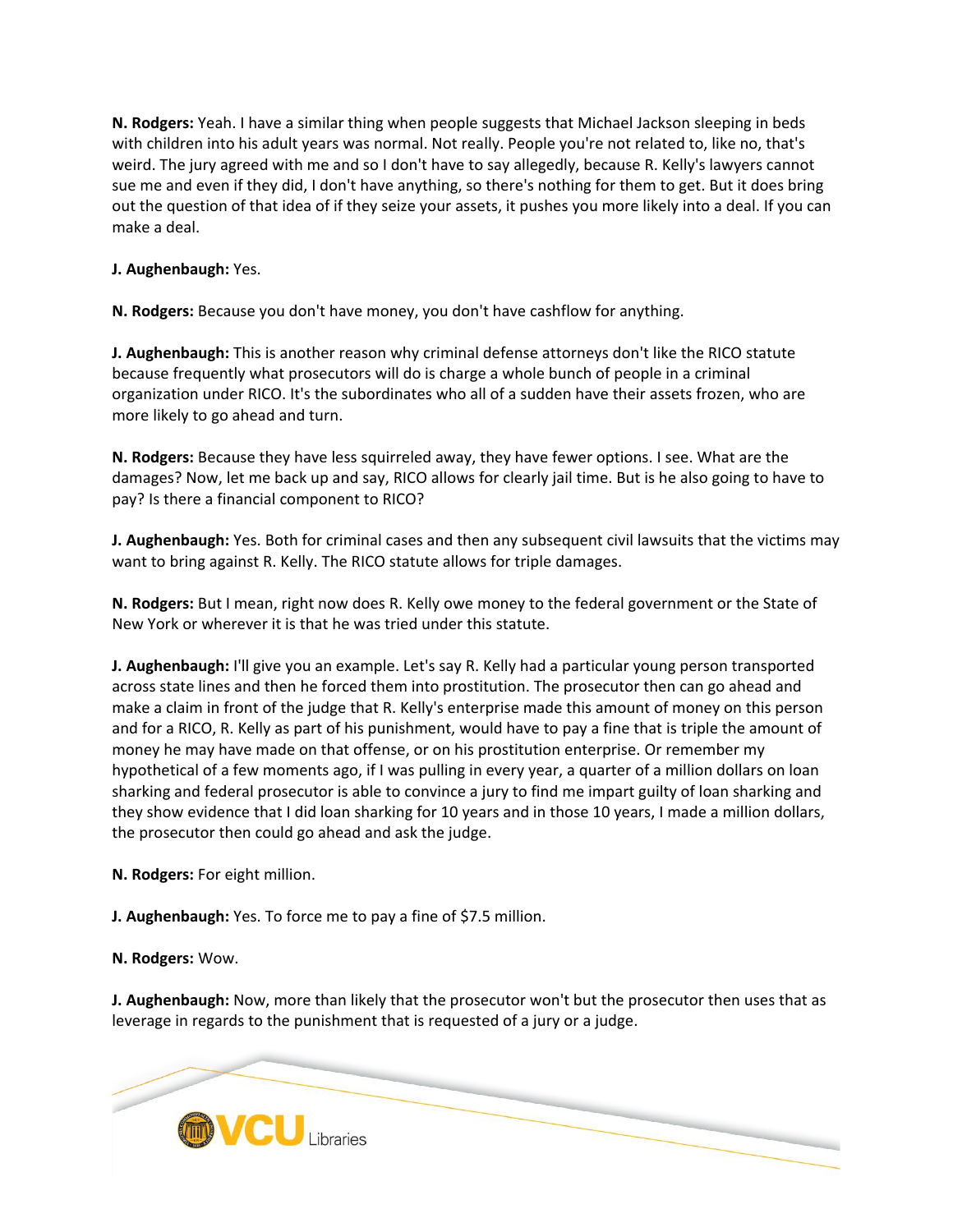**N. Rodgers:** What we have now is a conviction. We don't yet have a sentence.

**J. Aughenbaugh:** That's correct.

**N. Rodgers:** You're saying this is part of the sentencing?

**J. Aughenbaugh:** Yes.

**N. Rodgers:** What happens now is that both sides are going to make statements to the judge about what they think the punishment should be.

**J. Aughenbaugh:** Yes.

**N. Rodgers:** The defense is going to say time served and a home bracelet on his ankle and the restitution.

**J. Aughenbaugh:** A normal contact with young people.

**N. Rodgers:** Restitution to some Big Brothers, Big Sisters or something like that.

**J. Aughenbaugh:** Yeah.

**N. Rodgers:** They'll pick some amount that seems good to them. Then the prosecutors will say, ''No, no, no, no, no, we want the full 10 years, we want R. Kelly made however much money off of this or he benefited in some way and we want him to pay \$50 million, '' and then the judge will decide something between those.

**J. Aughenbaugh:** Yeah.

**N. Rodgers:** That's what he will be sentenced to. He has not yet been sentenced to money, but there will be a financial or there could be a financial aspect in it.

**J. Aughenbaugh:** There could be a financial element to his punishment and minimum in a year. With the charges he was found guilty of at minimum he's going to spend 10 years in a federal prison, at minimal. If the judge goes for the high end, which by the way the prosecutors will more than likely ask for, he could spend the rest of his life in a federal prison.

**N. Rodgers:** How?

**J. Aughenbaugh:** That's beyond any financial punishment. Then you have the civil lawsuits.

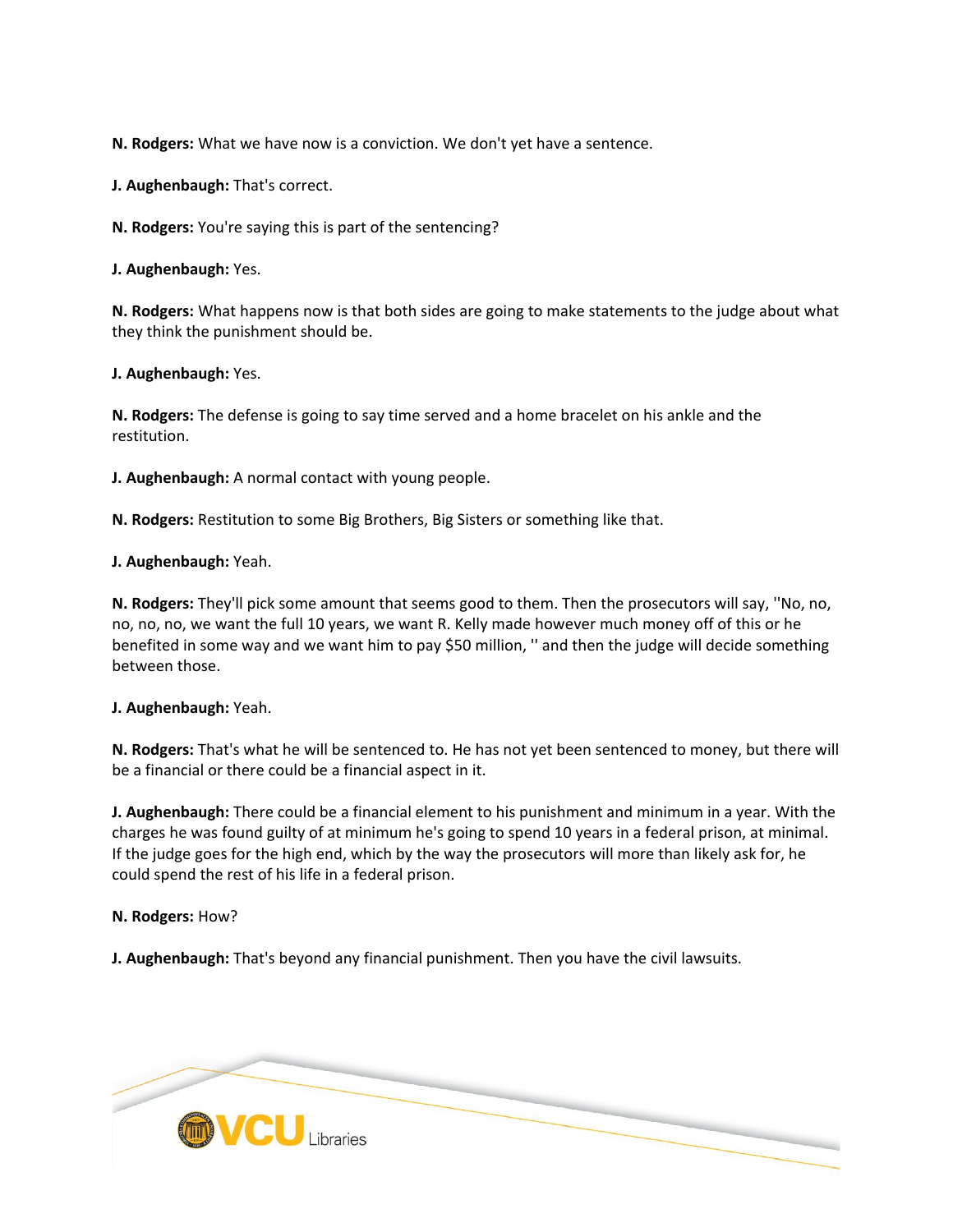**N. Rodgers:** I don't think R. Kelly can do his whole life in prison. I mean, he folded like a paper sack on that interview with Robin, I can't remember what her name is, from ABC News where he lost his cookies and stood up and was like, "You'll are trying to kill me here."

**J. Aughenbaugh:** You're prosecuting a successful African-American male. Yes.

**N. Rodgers:** Yeah. She's an African-American female interviewer. She raised her voice once like she didn't yell with him, he just lost his cookies. Part of me thinks, "Oh, prisons not going to be easy for you, my friend, because people in prison are going to take a lot of pleasure in making you sad."

**J. Aughenbaugh:** Yeah. Let's just put it this way. There's a whole bunch of people in a federal prison who will raise their status, make their bones within that environment by harming R. Kelly.

**N. Rodgers:** Right. I'm assuming that under this kind of statue, he won't be in a place like Juliet.

**J. Aughenbaugh:** He won't be in a country club.

**N. Rodgers:** He won't be?

**J. Aughenbaugh:** He will not be.

**N. Rodgers:** But will he be in the super hard or will he just be in a medium?

**J. Aughenbaugh:** I think he'll probably be in a medium security facility. He won't be in a so-called super max or federal prison for the most violent criminals. Where we usually put serial killers, mass terrorists, mass murderers, that kind of thing but he's not going to get a country club. For listeners, you don't know what I'm talking about. Typically, those convicted of federal white-collar crime go to what's dismissively referred to as a country club prison, a country club facility.

**N. Rodgers:** Martha Stewart did crafts in her prison?

**N. Rodgers:** Yes.

**J. Aughenbaugh:** Minimum security.

**N. Rodgers:** Minimum security, she got to have her own clothes. That's a whole different animal than the kind of prison there.

**J. Aughenbaugh:** Some of them are located in rather bucolic rural areas where, hey, you might learn horseback riding.

**N. Rodgers:** Lots of visitors, lots of you, the commissary has really nice quality food, you can buy stuff like that. Not like the [inaudible 00:41:45] or Alcatraz or the other places where they throw you in and forget you exist.

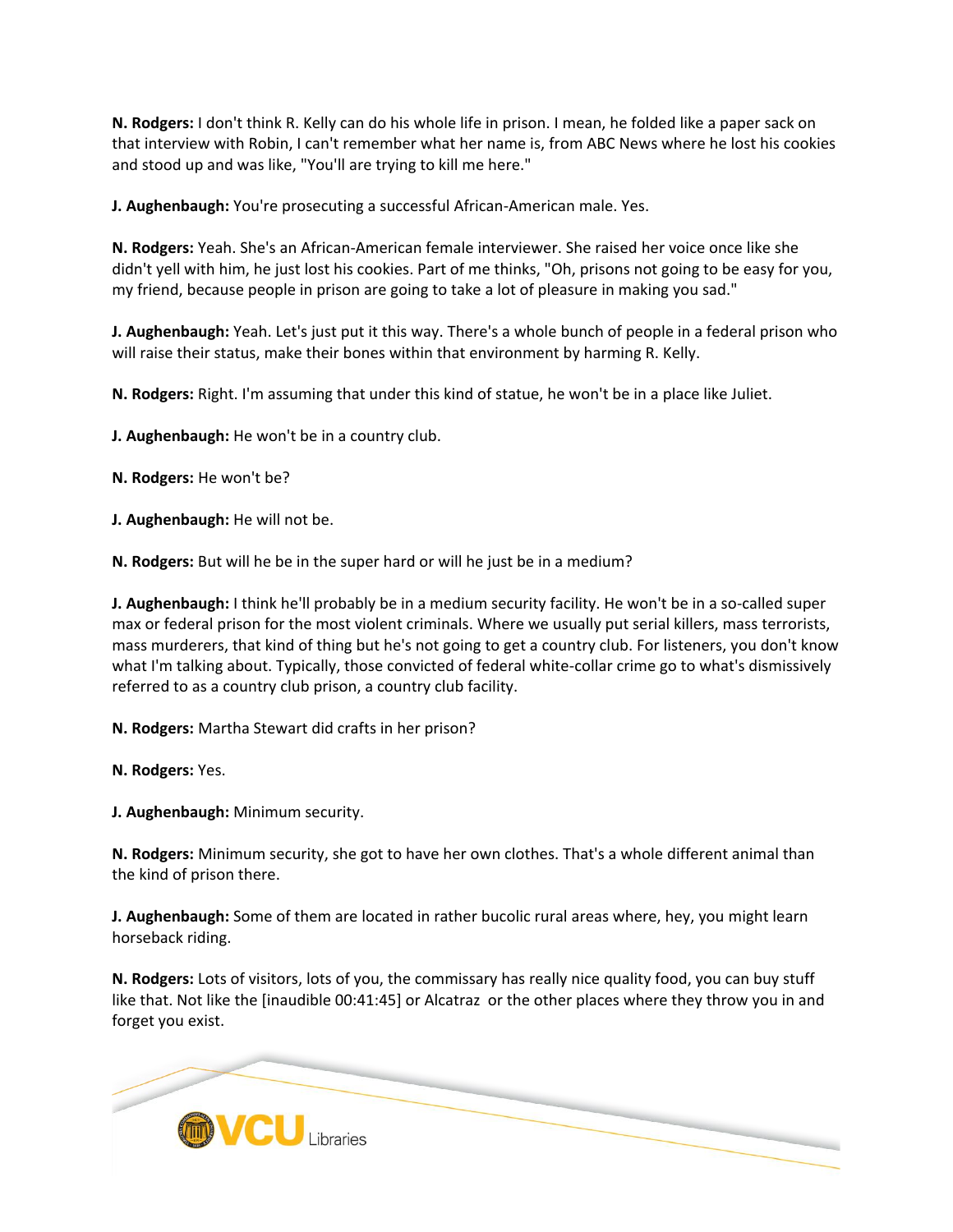**J. Aughenbaugh:** Then you have medium security. These are the people who typically got convicted of not white-collar crime but perhaps not the most violent crimes.

**N. Rodgers:** Buying or selling drugs, but not killing people while you're doing it.

**J. Aughenbaugh:** Doing it. Again, I'm not dismissing all the victims of R. Kelly's behavior. I'm not dismissing the pain he caused.

**N. Rodgers:** Which is a different animal.

**J. Aughenbaugh:** The abject terror that the prosecutors convinced a jury he was guilty of. But there are differences in the facilities in regards to security in terms of efforts to rehabilitate. Because let's face it, in a super max facility Nia, there isn't any rehabilitation going on.

**N. Rodgers:** No. Like I said, that's where we put you so we forget you and you're not back out into society. The people who come out of those prisons at the end are usually old and broken and they die relatively soon. That's the throw away the key type of prison.

**J. Aughenbaugh:** Yes.

**N. Rodgers:** Well, we could argue and we could have a discussion about whether that's humane or not. It is not to my opinion. But it's what we do when we believe that people are in the extreme of our criminal system.

**J. Aughenbaugh:** The assumption in those facilities is that these people cannot be rehabilitated.

**N. Rodgers:** I was going to say unredeemable.

**J. Aughenbaugh:** They can not be released back into society, or if they ever are it is as Nia you describe. They're old, they're broken, and they're not capable of replicating the crimes that got them there in the first place.

**N. Rodgers:** Yeah. We could talk about that endlessly because I have many, many feelings. But that is not the issue today. There are very specific crimes that are in the racketeering.

**J. Aughenbaugh:** Got you.Yes.

**N. Rodgers:** Right, and they're named specifically in order to say that this is not just the mob that can do this. No one has accused R. Kelly being in the mob. I guess technically he had his own mob, but it wasn't the mob in the way we think of the mafia, it was just a mob in the way we think of the squad of a famous person.

**J. Aughenbaugh:** Yeah, he had a policy.

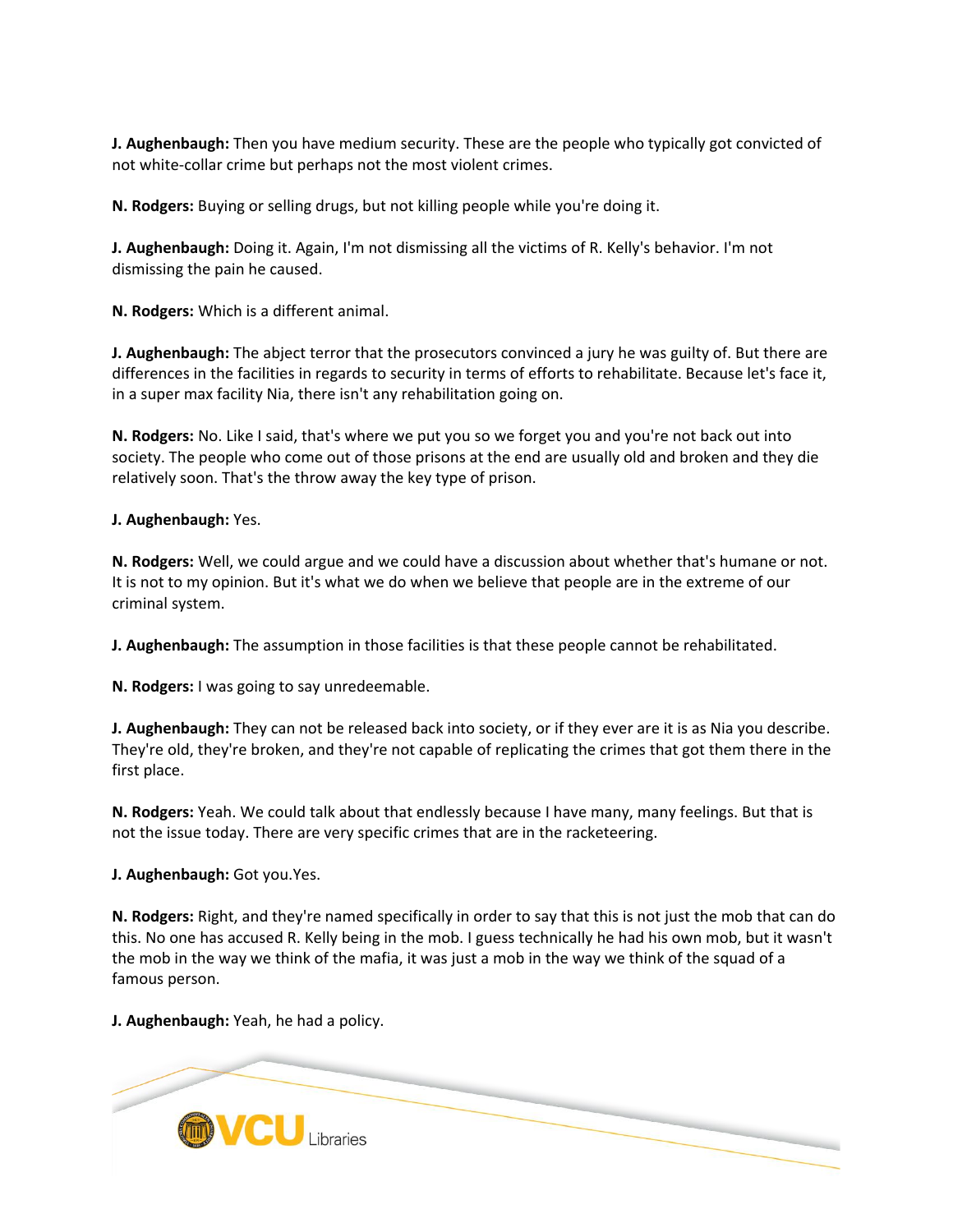**N. Rodgers:** Which is not quite the same as a mob. These are broad enough that they apply to.

**J. Aughenbaugh:** Yeah, here are some of the underlying offenses that federal prosecutors can use and by the way folks, not only does the federal government ever RICO statute, nearly every state in the country, subsequent to the federal law being passed has their own state versions. For instance, Illinois has brought State Racketeering charges against R. Kelly.

**N. Rodgers:** Right, because he lives in Illinois. Got you.

**J. Aughenbaugh:** But here are some of the underlying offenses, and these are not just if you will, mob or mafia offenses. Gambling, murder, kidnapping, extortion, arson, robbery, bribery, dealing in obscene matters, dealing in a controlled substance or listed chemical. RICO can be applied to drug organizations.

**N. Rodgers:** Okay.

**J. Aughenbaugh:** But I'm going to make a distinction about drug organizations once I get through my laundry list of underlying offenses, any act of bribery, counterfeiting, theft, embezzlement, fraud, obstruction of justice, slavery. Some of these are your garden-variety, white-collar crimes, embezzlement, fraud. Embezzlement of union funds. Because again, the Fed's learned a lot from trying to prosecute the connection of unions to the mob and they couldn't get anywhere.

**N. Rodgers:** Okay.

**J. Aughenbaugh:** Because one of the allegations of the Kennedy administration was the mob was frequently laundering all of their illegal proceeds through unions.

**N. Rodgers:** The unions.

**J. Aughenbaugh:** Of course, the unions were willing to do it because they got a cut of the money that was being laundered, which meant they could have more robust labor unions.

**N. Rodgers:** Right, better negotiation.

**J. Aughenbaugh:** You don't have to charge your members as much to participate in the union and you would have a better reserve just in case an employer told you go on strike. Fine. We'll go on strike because we have a reserve. That will force you at some point as an employer to come back to the negotiating table and negotiate in good faith.

**N. Rodgers:** Got you.

**J. Aughenbaugh:** Bankruptcy fraud or securities fraud, drug trafficking, which I'll get to a in just a few moments. Criminal copyright infringement. Our good friend Hillary, would love this.

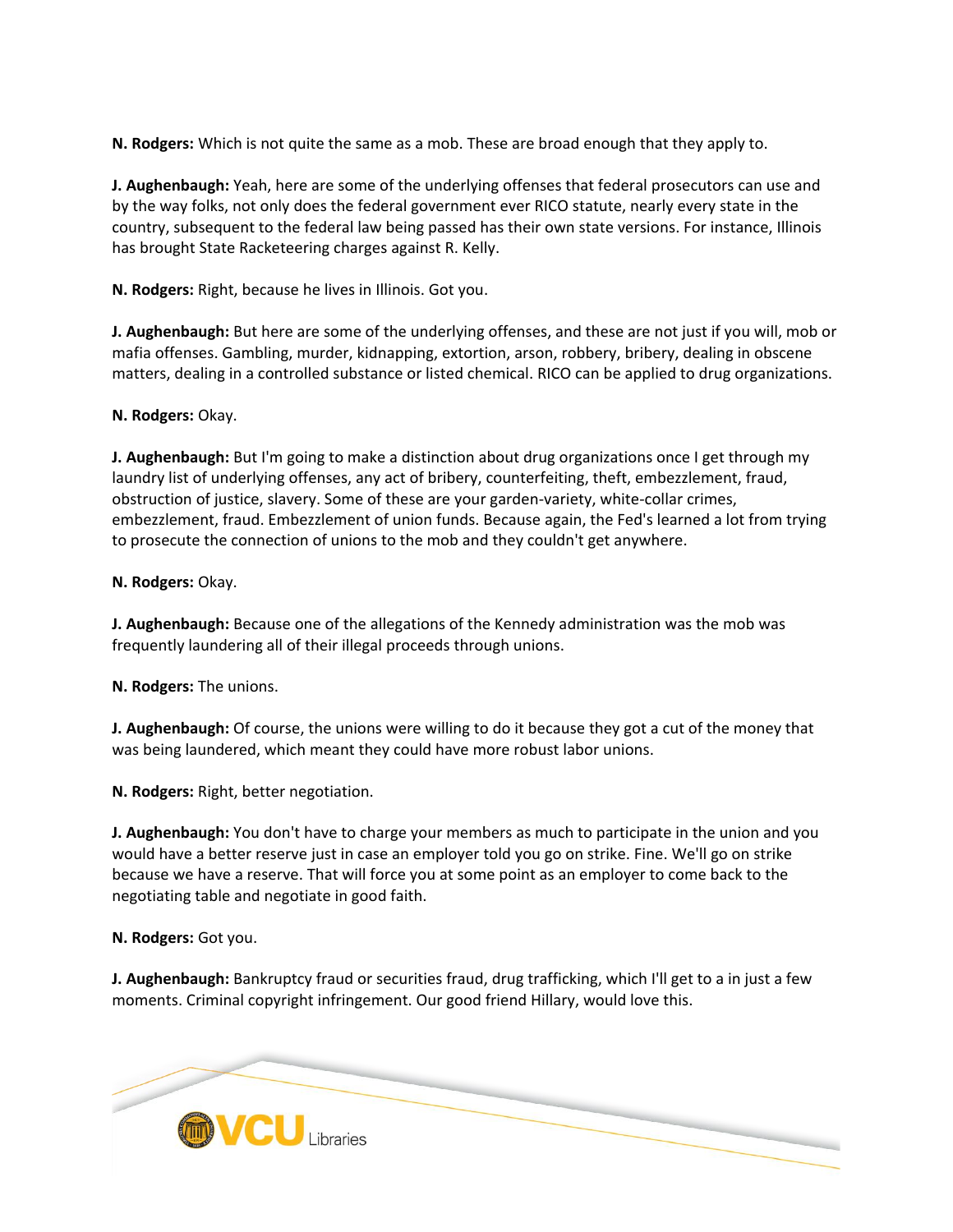**N. Rodgers:** Hillary will be coming back to visit us.

**J. Aughenbaugh:** Yes.

**N. Rodgers:** In the near future. We should ask her about this, about Racketeering and criminal copyright infringement.

**J. Aughenbaugh:** Because think about the amount of money Hollywood has claimed it as lost.

**N. Rodgers:** Oh, I see, so Pirate Bay.

**J. Aughenbaugh:** Yeah.

**N. Rodgers:** If they could figure out how to actually find the people in Pirate Bay, they would accuse them of RICO. I got you.

**J. Aughenbaugh:** Of course, one of the big ones, money laundering and related offenses. Again, if you're running a criminal enterprise, that is based on cash transactions, what do you do with all that money?

**N. Rodgers:** Right. You have to launder it.

**J. Aughenbaugh:** Yeah.

**N. Rodgers:** Yeah, and in Breaking Bad, he owns car washes I think. He launders it through car washes. Because Saul tells him you have to clean the money, you have to bring it into a regular business.

**J. Aughenbaugh:** Laundry facilities, the coin operated. Laundromats, etc. Any place that has a lot of cash transaction. You can launder the money.

**N. Rodgers:** Right. You just add a little extra in.

**J. Aughenbaugh:** Yes.

**N. Rodgers:** Every day you add an extra 1,000 in and it's not noticeable over just having a really good month. Or we have a really good location or something.

**J. Aughenbaugh:** Those are some of the underlying acts.

**N. Rodgers:** You have on your list, one that you didn't mention that I want to just put out here.

**J. Aughenbaugh:** Okay.

**N. Rodgers:** Because I find it fascinating. Commission of murder for hire.

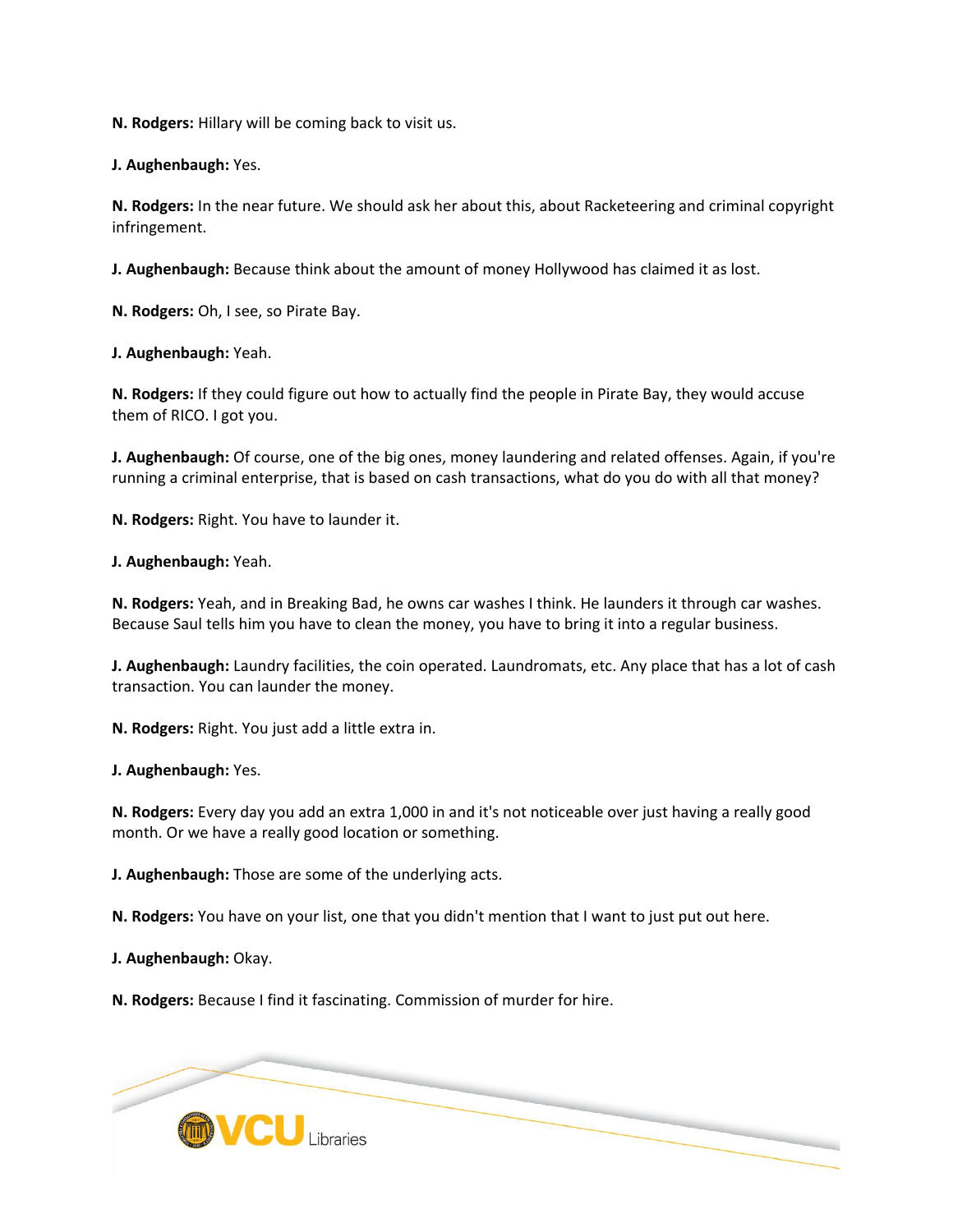## **J. Aughenbaugh:** Yeah.

**N. Rodgers:** Let us say that you were married to a person, that you no longer want to be married to you. But instead of divorce, because, you know it's going to be ugly and you know that you're not going to end up with the kids or the money or the house or whatever, you decide you're going to have your spouse killed.

**J. Aughenbaugh:** If you hire somebody. Yes.

**N. Rodgers:** Is that under RICO?

**J. Aughenbaugh:** You could be charged with a RICO offense, particularly if the prosecution can go ahead and show that the murder for hire would financially benefit you in ways that you could not benefit if you didn't knock off your spouse or your offspring because you don't want to go ahead and give them money and a will or whatever the case may be.

**N. Rodgers:** You don't always have to have a policy to be charged with RICO.

**J. Aughenbaugh:** No, your policy would be the vendor you hired.

**N. Rodgers:** Vendor, I like that. Hello murder for higher incorporated. I need to hire you please.

**J. Aughenbaugh:** Speaking of murder incorporated, part of the myth around the mob in the United States was starting in the 1930s and 1940s. There was at least one mob family in the New York, New Jersey area whose main business was to commit murder for the other families within the mafia.

### **N. Rodgers:** Wow.

**J. Aughenbaugh:** Murder incorporated. They engaged in a wide variety of crimes against person businesses from your garden-variety, leg breaking, nose breaking, back breaking for those who would want to contract out the enforcement of their other enterprises to murder.

**N. Rodgers:** There's a guy who can be hired to do anything, isn't there?

**J. Aughenbaugh:** I know I'm betraying my economic background from my undergraduate days. You hired a vendor. But nevertheless, you came basically contract out for a lot of criminal activity.

**N. Rodgers:** The other thing that you have on your list that you didn't mention that I want to bring out because I think it's important is you could be charged under RICO for smuggling in non documented individuals. Let me put it that way. I won't say illegal immigrants because I don't know if that's quite the right term. But undocumented individuals. You want to help somebody, and that's lovely, and you're also going to take a cut of their pay for the first year because it's putting you in some danger, so you're like combining those two things. You bring them into the country. The first time you take a cut from their pay at their job after they get here, because it's financial gain.

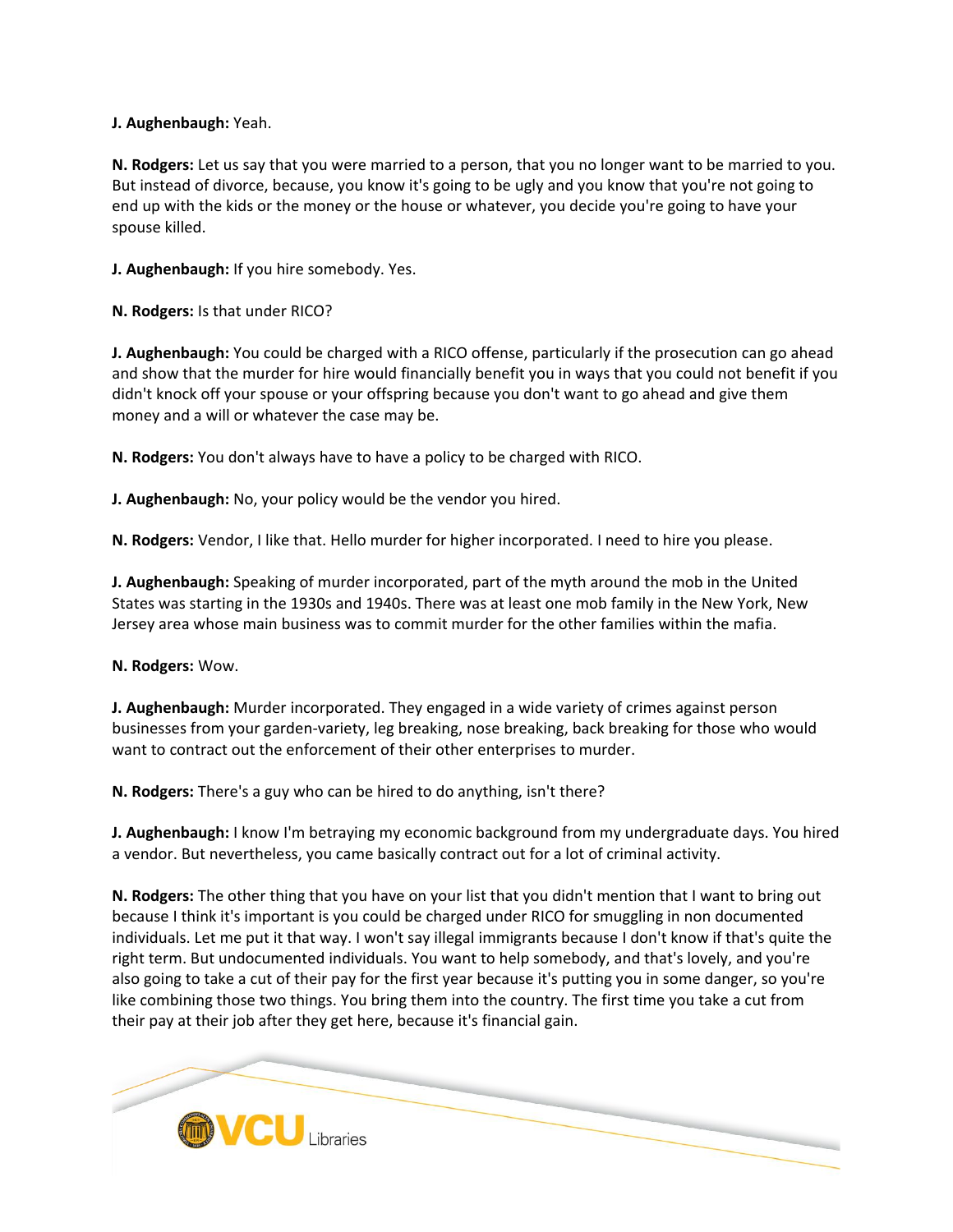# **J. Aughenbaugh:** Yeah.

**N. Rodgers:** Or if they pay you to mule them. If they pay you the \$10,000 to get them into the United States, you can be charged with RICO.

**J. Aughenbaugh:** Let's go back to your first example concerning undocumented citizens. Let's say you run a business, your business is bringing in undocumented citizens into the United States.

# **N. Rodgers:** Right.

**J. Aughenbaugh:** For a fee, you will bring them in, you will set them up with a new identity, social security number which is fake, and you get them a job and in exchange for the next year till five years, that person has to give you money. You have committed at least three or four offenses. That is a no brainer racketeering case.

# **N. Rodgers:** Okay.

**J. Aughenbaugh:** Because one, you violated federal law by bringing in an undocumented citizen. Two, you've set them up into a residence with phony ID and a social security number, so those are offenses 2 and 3, and then four, you basically are placing them in a position of servitude.

**N. Rodgers:** Right, slavery. But you are going to explain to us about drugs.

**J. Aughenbaugh:** About drugs. In addition to the RICO statute, Feds can also bring charges in violation of the continuing criminal enterprise statute, which is also referred to as the Kingpin Statute, okay?

### **N. Rodgers:** Okay.

**J. Aughenbaugh:** The Kingpin Statute basically goes after drug trafficker, sex traffickers for a long-term and elaborate conspiracy. Let's go back to my example that I'm a mob boss. Let's say I've been doing this for 30 years. After numerous attempts, the federal prosecutors are finally able to get one of my main lieutenants to roll on me, to snitch. That lieutenant has records, evidence, can provide testimony of how over this 30-year period, I have been running this criminal enterprise. The Feds have now a choice. They can either go after me with RICO or they could go after me for violating the Kingpin Statute.

### **N. Rodgers:** But they can't do both.

**J. Aughenbaugh:** Some prosecutors have attempted to do this, and judges have told them you got to pick one or the other because the Kingpin Statute even more draconian punishment. The recommended punishment if you're found guilty for violating the Continuing Criminal Enterprise law, the Kingpin Statute is life in prison.

### **N. Rodgers:** Really. Okay.

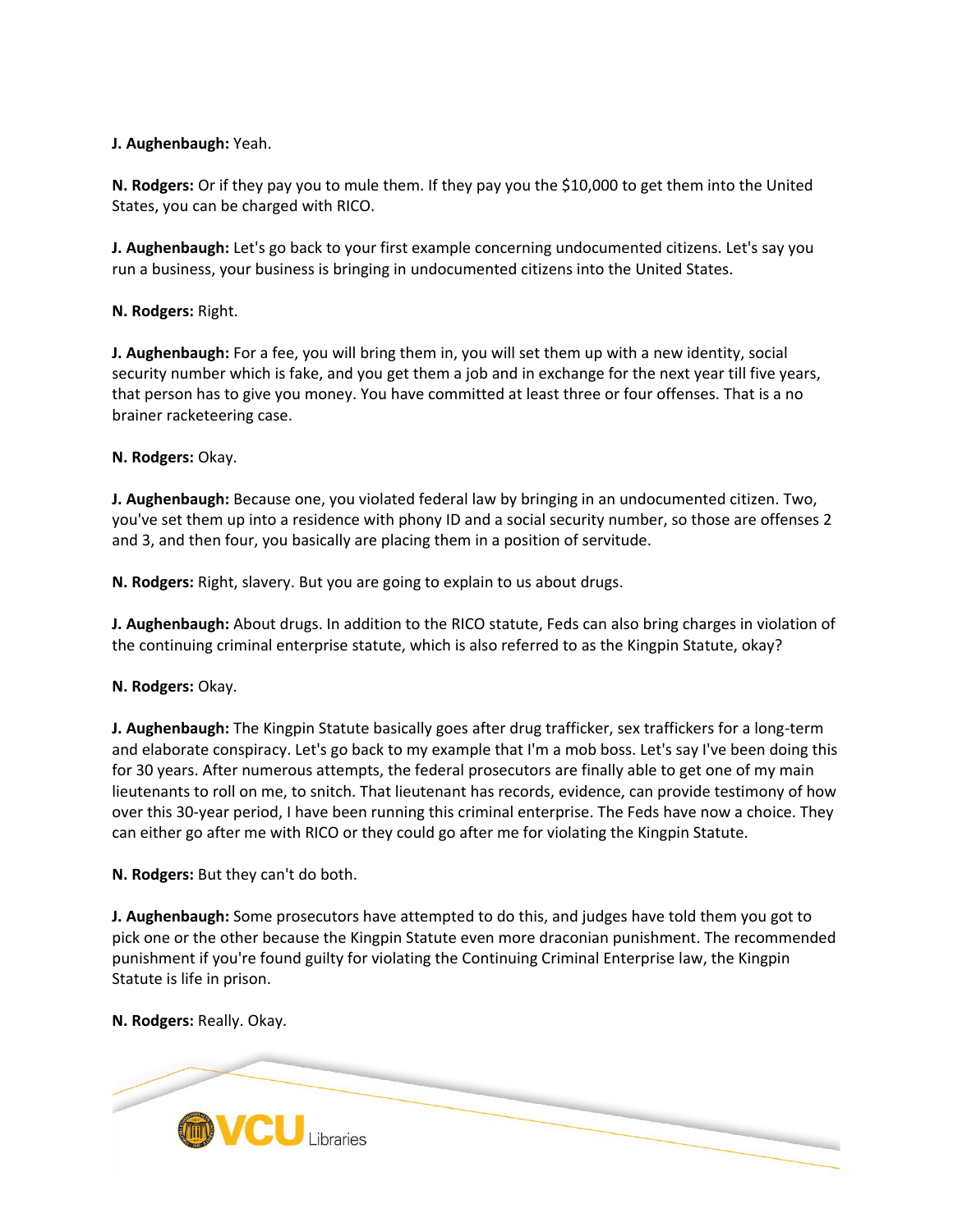# **J. Aughenbaugh:** Yes.

**N. Rodgers:** In R. Kelly's situation, which was a 30-year situation. But I'm assuming that with Kingpin, it's harder to get the conviction.

**J. Aughenbaugh:** Yes.

**N. Rodgers:** One of the better things about the American judicial system is if something like let's say death is a potential outcome of the sentencing, there's a lot stricter guidelines to show that you did the same because the outcome can be so catastrophic. I'm assuming that with the Kingpin Statute, if its life in prison, it's probably harder for a prosecutor to get a conviction.

### **J. Aughenbaugh:** Yes.

**N. Rodgers:** Then it would be under RICO. Otherwise they would have gone after R. Kelly for that because they have proof of a long-term thing going on.

**J. Aughenbaugh:** But from what I read in the press reports of the R. Kelly trial, most of his subordinates in his enterprise refused to testify for the prosecution.

**N. Rodgers:** I see. They were better off going under RICO than they were under this Kingpin Statute.

**J. Aughenbaugh:** Yeah.

**N. Rodgers:** The Kingpin Statute is what they pull out when they really want to slam you as hard as they possibly can.

**J. Aughenbaugh:** Yeah. You're talking about the head of drug organizations. I can remember the Mexican drug lord that was brought up to the United States. He escaped and then they brought him back.

**N. Rodgers:** Escobar?

**J. Aughenbaugh:** Yeah.

**N. Rodgers:** Pablo Escobar, is that what you mean?

**J. Aughenbaugh:** Yeah. I think it was Escobar.

**N. Rodgers:** His wife's now running that organization.

**J. Aughenbaugh:** The wife is running it now. The Feds have an indictment out on her so that if she ever pops her head up, either the Colombian government or if she ever comes up to the United States to

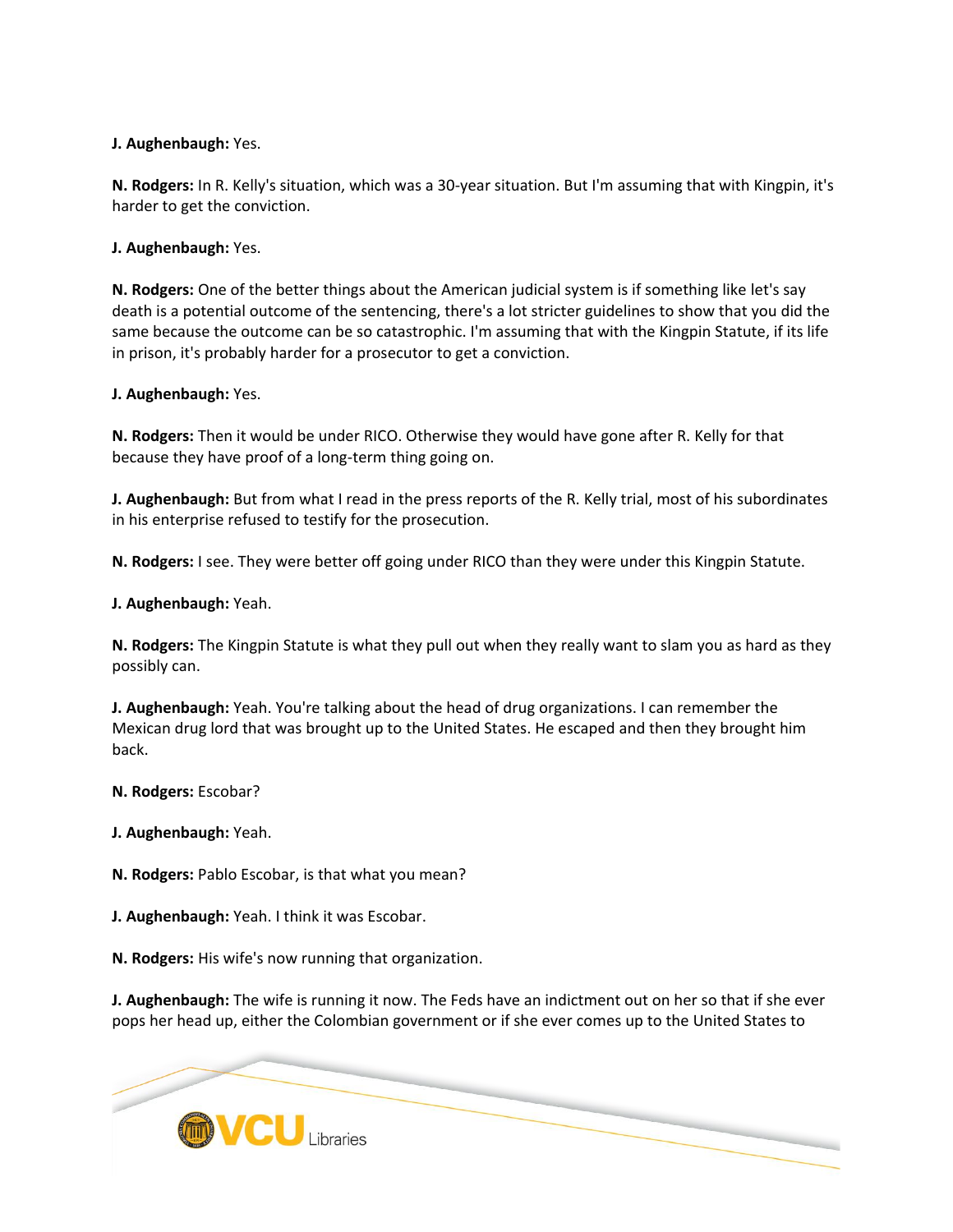view her vast drug enterprise in the United States, she will be arrested for violating the Kingpin Statute. Yes.

**N. Rodgers:** To wrap up this thing with R. Kelly, which is what brought up the RICO to start with, he is looking at a minimum of 10 years in prison on this conviction.

**J. Aughenbaugh:** Yeah.

**N. Rodgers:** He is also looking at at least one more case. He's looking at the Illinois State case, which is also a RICO case. Will that mean 20 years in prison or would you serve both of those at the same time or is that up to the judge in a second case? If you're found guilty, he gets sentenced. Let's say he's sentenced to, I don't know, I'm just making up a number, 12 years. He's sentenced to 12 years. Then in Illinois, he's sentenced to 10 years. Does that mean he serves 22 years? Doesn't mean he serves 12 years? Or does that mean it's up to the judge?

**J. Aughenbaugh:** Well, it's up to the prosecutors bringing the case in Illinois. The prosecutors in Illinois, if they got a conviction of R. Kelly, might go ahead and say to R. Kelly's attorneys, we're willing to have him serve the sentence concurrently at the same time.

**N. Rodgers:** Right.

**J. Aughenbaugh:** Or they might just go ahead and say, yeah, we can't wait for your client to get out of federal prison because we got a nice comfy cell in one of our finer correctional institutions. He can spend the next 10-15 years. It's entirely up to the prosecutors as to whether or not they allow the sentence to be served concurrently or consecutively.

**N. Rodgers:** In your opinion, will it influence the state trial that the federal trial has gone against him? I know that it'll influence the civil ones. They'll all be much easier.

**J. Aughenbaugh:** Yeah, because once you get a guilty verdict in a criminal trial, for those who might want to file a civil lawsuit against R. Kelly, there will be a whole bunch of facts that will be considered determinative. They're already been vetted in a court. If he gets a heavy sentence, I could see the Illinois prosecutors saying to the victims of the crimes that they want to charge up R. Kelly with. He's already going to spend time in jail. Do you want us to go forward with this?

**N. Rodgers:** Because they might decide to drop it for financial reasons.

**J. Aughenbaugh:** Or the victims just don't want to go through another trial because they've been through a lot.

**N. Rodgers:** They've been through a lot.

**J. Aughenbaugh:** We know this about victims of sexual crimes. If they have to testify at a trial, it's like they are reliving the horrific conditions that they've already suffered.

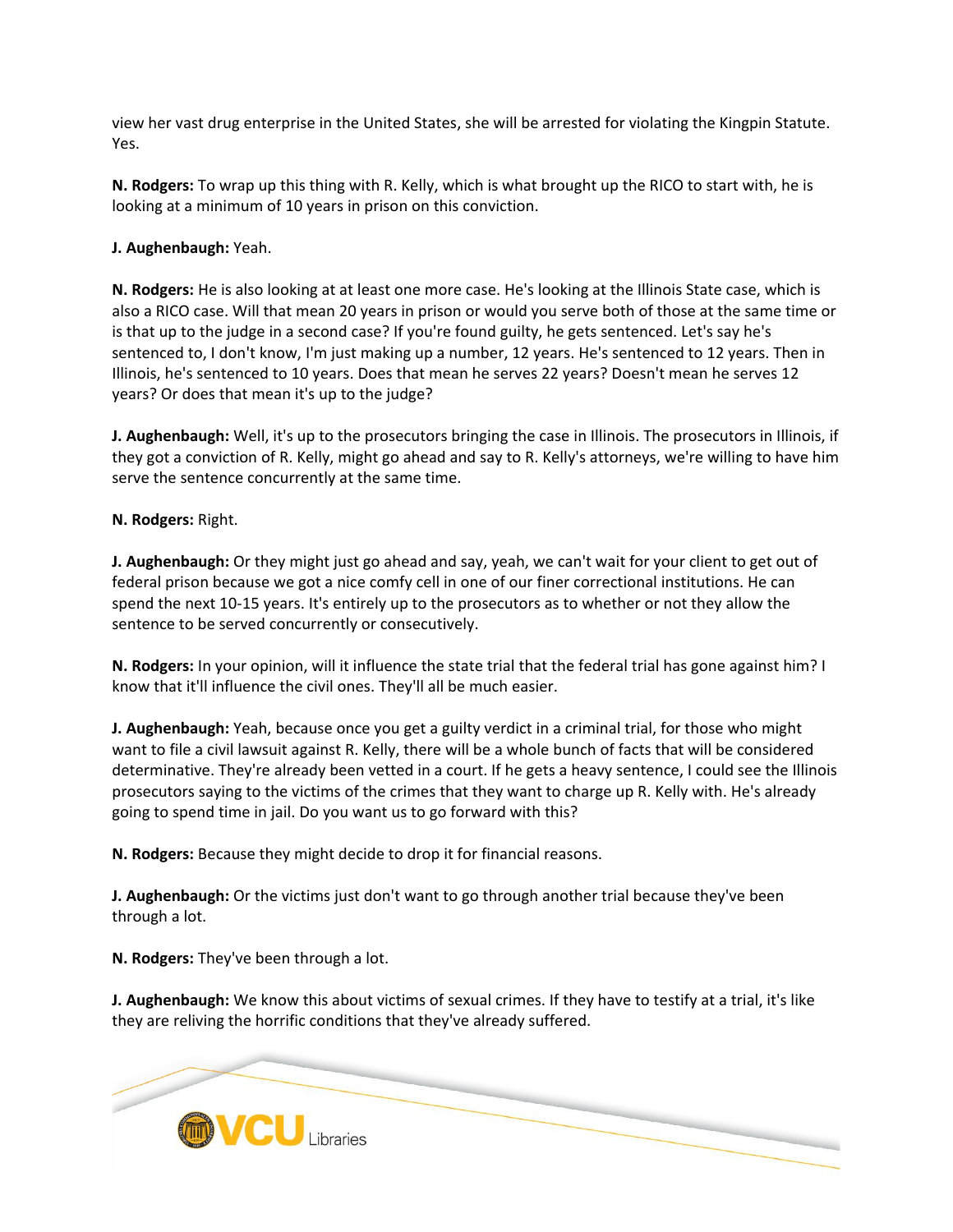**N. Rodgers:** Right.

**J. Aughenbaugh:** This is one of the considerations of prosecutors. What are the wishes of the victims?

**N. Rodgers:** But I think that the big takeaway for me from this is that RICO is not just for mafia. I've always tied it in my head to mafia activities. I think if nothing else, R. Kelly has served the public interest in that this is a way for us to educate ourselves that there are other people who can be charged under this. It's not just a member of the mafia. You heard the list of things that you can be charged for depending on what the prosecutors decide to do.

**J. Aughenbaugh:** Yeah. Remember the first word in the RICO statute is racket. What are the criminal rackets? What are the criminal enterprises that are being run by a single organization, a single person, a single family? It's this idea that the criminal offenses are coordinated and they're corrupt. A lot of my students who are of an age to where they've been huge fans of R. Kelly for most of their young lives were like, "What's this RICO statute that he was found guilty of?" I was trying to explain it to them, and then I started giving them hypotheticals, which they all found very entertaining, and started describing myself as a mob boss. Argue, the only thing you're in charge of is drinking a whole bunch of coffee every day.

**N. Rodgers:** That's right and part-time nine-year-old.

**J. Aughenbaugh:** Then she gets older.

**N. Rodgers:** You'll be less and less in charge.

**J. Aughenbaugh:** Yes, I'm more convinced that I'm less in charge.

**N. Rodgers:** But he's got a lot in front of him, doesn't he?

**J. Aughenbaugh:** Yes.

**N. Rodgers:** I will come back with you probably later when he gets sentenced and talk to you about it briefly then because I'm curious to see what they do with the disposition of his assets. However that works out, who ends up getting money, who ends up getting whatever? I'm interested to hear about all that. Maybe we could visit that when the sentencing is complete, which who knows what that would be because from conviction to sentencing can be several weeks to months.

**J. Aughenbaugh:** Yeah, several months. Yeah. It would not shock me if we don't find out until after the new year.

**N. Rodgers:** Okay. Well, we'll come back and talk about it then.

**J. Aughenbaugh:** I would be happy to. Yeah.